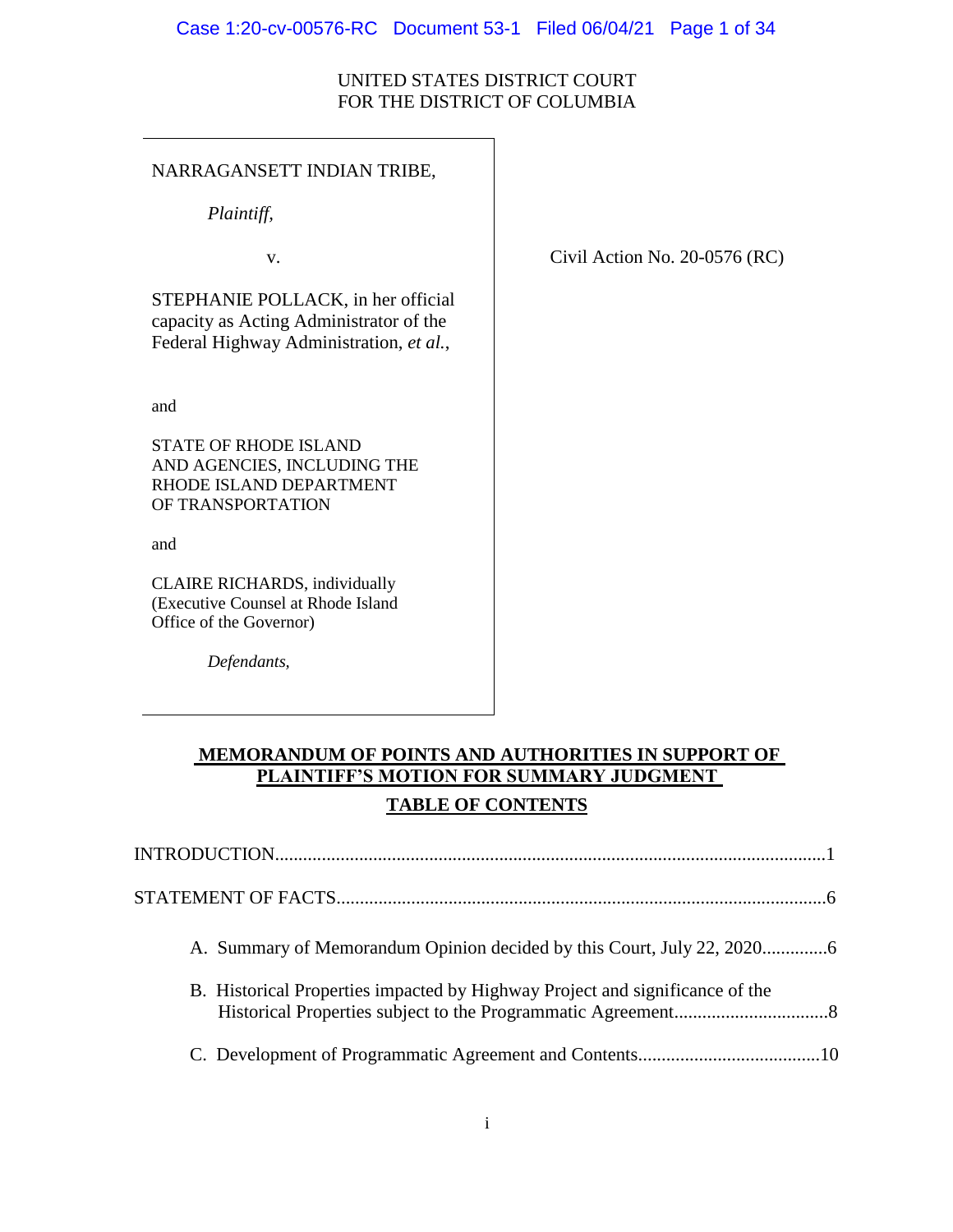# Case 1:20-cv-00576-RC Document 53-1 Filed 06/04/21 Page 2 of 34

| I.  |           | Plaintiffs are entitled to Summary Judgment because the termination of the<br>Programmatic Agreement (PA) by FHWA was arbitrary and capricious and in                                                                                                                                                 |
|-----|-----------|-------------------------------------------------------------------------------------------------------------------------------------------------------------------------------------------------------------------------------------------------------------------------------------------------------|
|     | A.        | The decision to terminate the PA was unsupported by fact and poorly                                                                                                                                                                                                                                   |
|     | <b>B.</b> | The FHWA acted unilaterally in terminating the PA by failing to adhere<br>to comments by the Advisory Council on Historic Preservation (ACHP)<br>the administering agency. And, the decision cannot be ascribed to the                                                                                |
|     | C.        | The Court should not leniently defer to the FHWA's decision to<br>terminate the PA, because the National Historic Preservation ACT<br>(NHPA) rules are not ambiguous and FHWA is not the administering                                                                                                |
|     | D.        | Plaintiffs relied on the Section 106 process and assisted the agency with<br>the goal to acquire and transfer properties of historic significance to the<br>Tribe. The FHWA's failure to transfer the properties, without a<br>reasoned decision, undermines the trust in the Section 106 process and |
| II. |           | In Conclusion - The Administrative Record supports the finding on Summary                                                                                                                                                                                                                             |

Judgment that the FHWA violated Section 106 process by failing to address the adverse effects of the Viaduct Project to historic properties and should be declared in violation NHPA and APA**.** ...........................................................................................25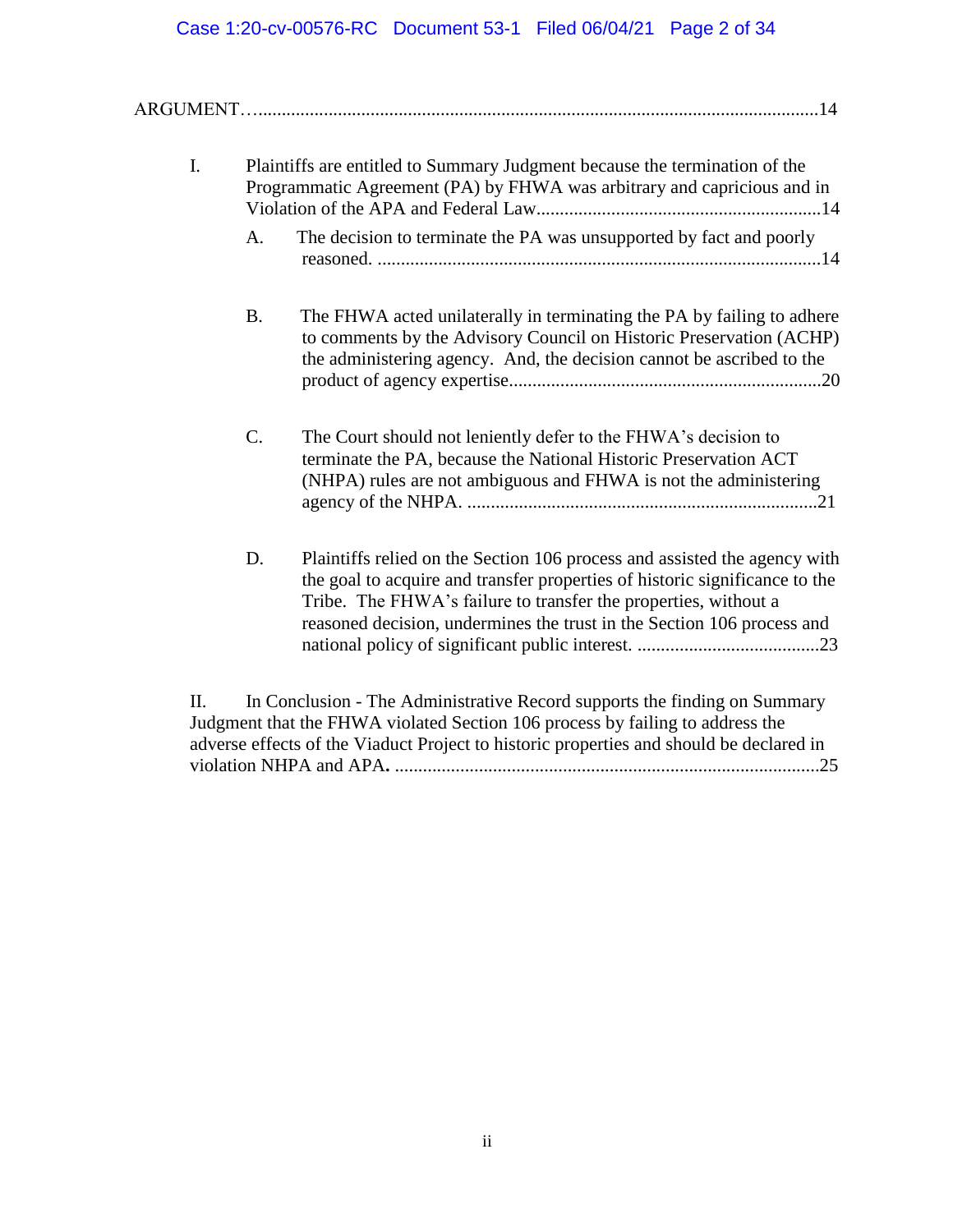# **TABLE OF AUTHORITIES**

# **Cases**

| Adams Fruit Co. v. Barrett,                                                                                                      |  |
|----------------------------------------------------------------------------------------------------------------------------------|--|
| Chevron U.S.A. v. Natural Resources Defense Council,                                                                             |  |
| Coburn v. McHugh,                                                                                                                |  |
| Colo. River Indian Tribes v. Dep't of Interior,<br>ED CV14-02504 JAK (SPx) U.S. District LEXIS 182548 (C.D. Cal. June 11, 2015)7 |  |
| Dine Citizens Against Ruining Our Env't v. Bernhardt,                                                                            |  |
| McDougal v. Widnall,                                                                                                             |  |
| Motor Vehicle Mfrs. Ass'n v. State Farm Mut. Auto. Ins. Co.,                                                                     |  |
| Nat'l Min. Ass'n v. Fowler,                                                                                                      |  |
| PPI Wallingford Energy LLC v. FERC,                                                                                              |  |
| Ridgley v. Lew,                                                                                                                  |  |
| Sierra Club v. Marinella,                                                                                                        |  |
| Vargus v. McHugh,                                                                                                                |  |
| <b>Statutes</b>                                                                                                                  |  |
|                                                                                                                                  |  |
|                                                                                                                                  |  |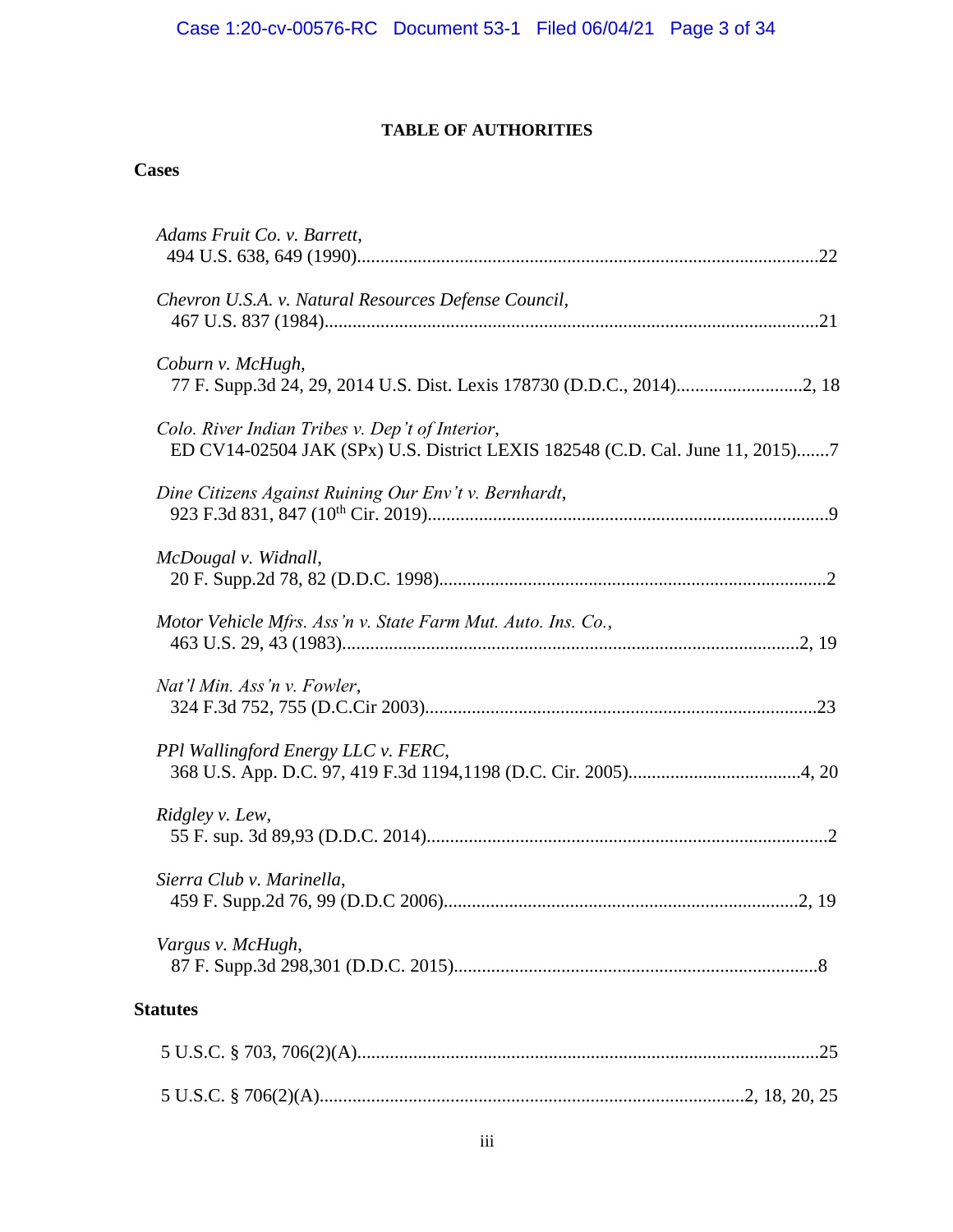# Case 1:20-cv-00576-RC Document 53-1 Filed 06/04/21 Page 4 of 34

| <b>Rules</b> |                    |  |
|--------------|--------------------|--|
|              |                    |  |
|              |                    |  |
|              | <b>Regulations</b> |  |
|              |                    |  |
|              |                    |  |
|              |                    |  |
|              |                    |  |
|              |                    |  |
|              |                    |  |
|              |                    |  |
|              |                    |  |
|              |                    |  |
|              |                    |  |
|              |                    |  |
|              |                    |  |
|              |                    |  |
|              |                    |  |
|              |                    |  |
|              |                    |  |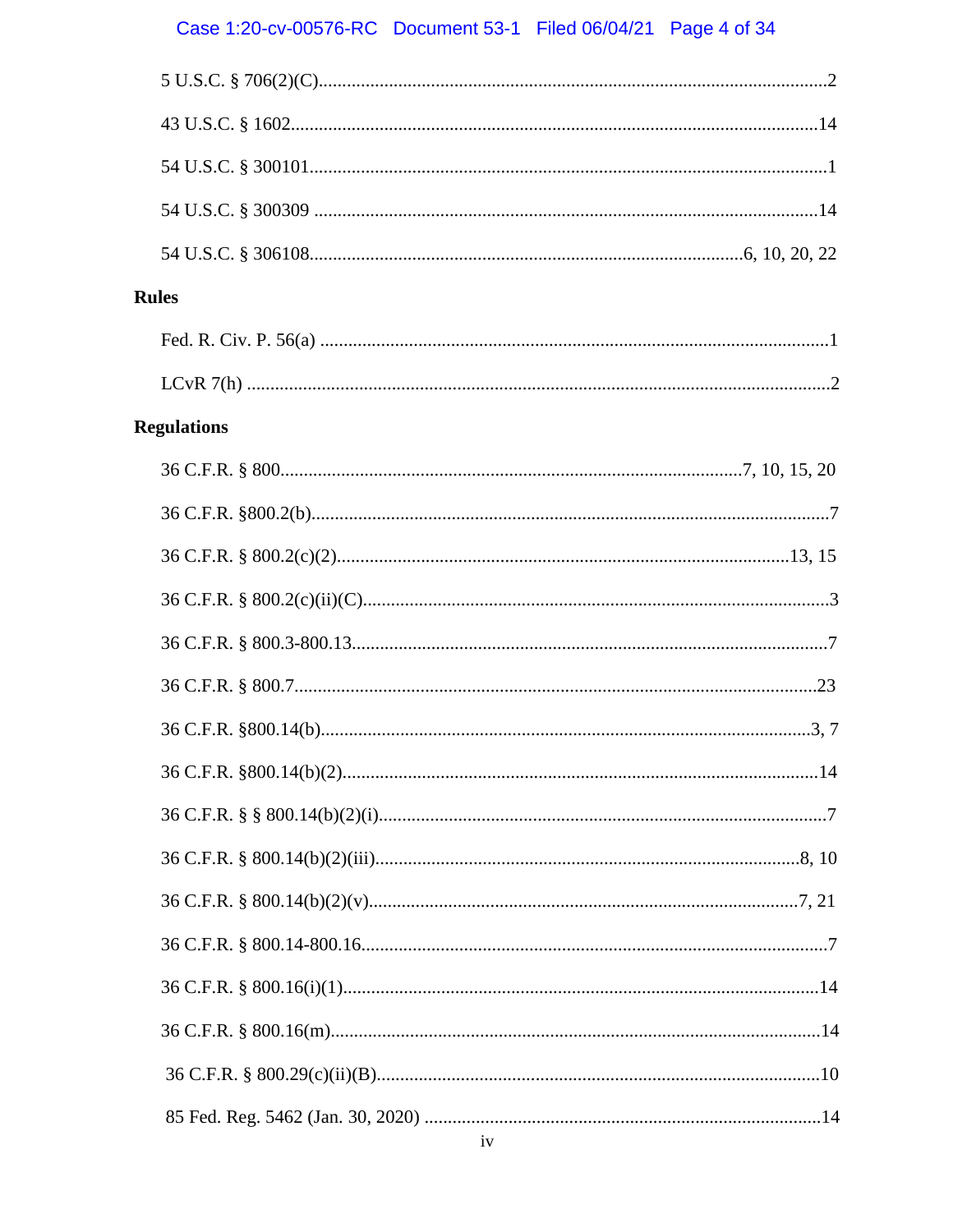# Case 1:20-cv-00576-RC Document 53-1 Filed 06/04/21 Page 5 of 34

# Websites

| https://www.doe.virginia.gov/instruction/history/virginias-first-people/index.shtml18                                                                                 |  |
|-----------------------------------------------------------------------------------------------------------------------------------------------------------------------|--|
| https://www.dhr.virginia.gov/first-people-the-early-indians-of-virginia/18                                                                                            |  |
| https://www.federalregister.gov/documents/2021/01/29/2021-01606/indian-entities-<br>recognized-by-and-eligible-to-receive-services-from-the-united-states-bureau-of14 |  |

# **Administrative Record Documents**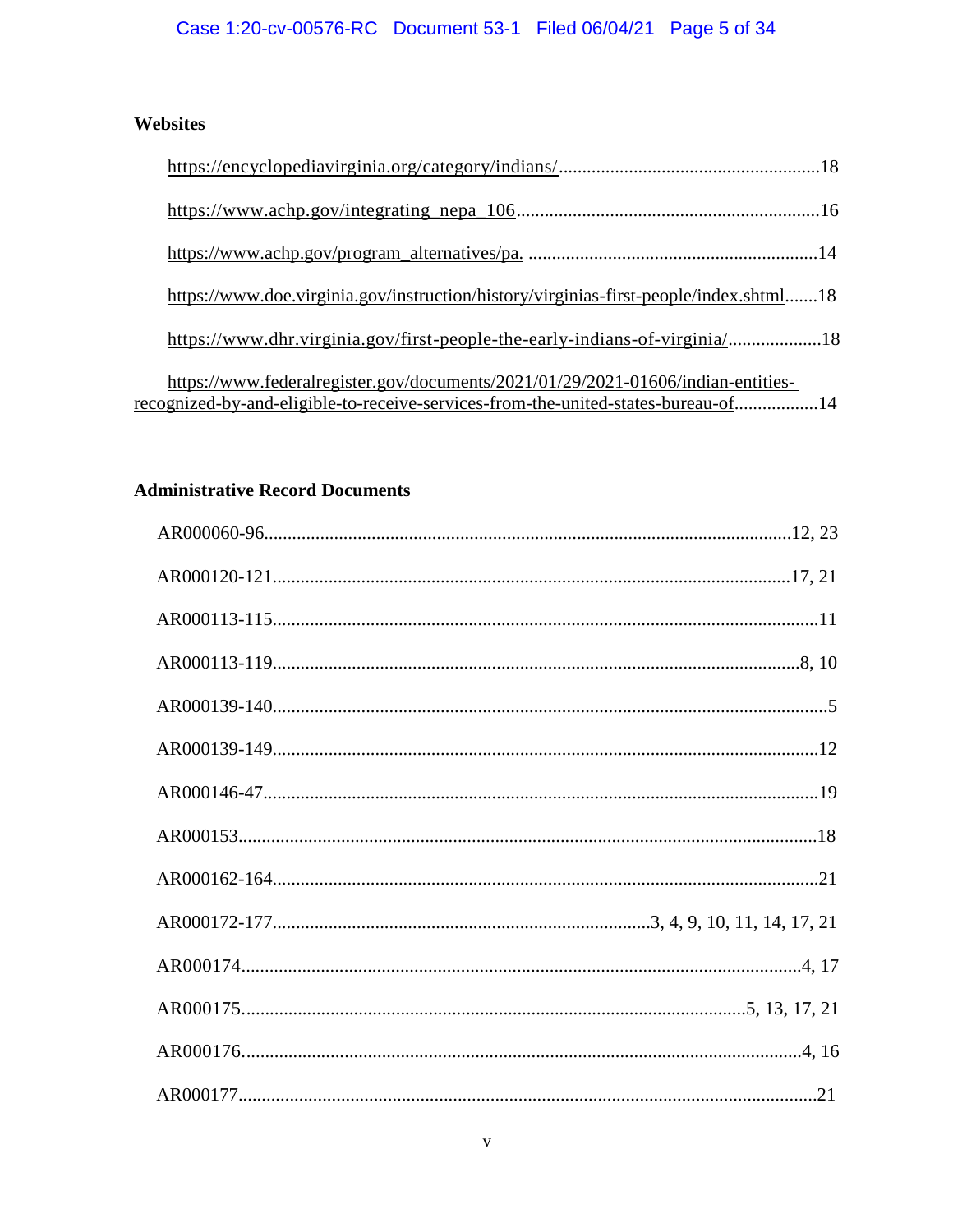# Case 1:20-cv-00576-RC Document 53-1 Filed 06/04/21 Page 6 of 34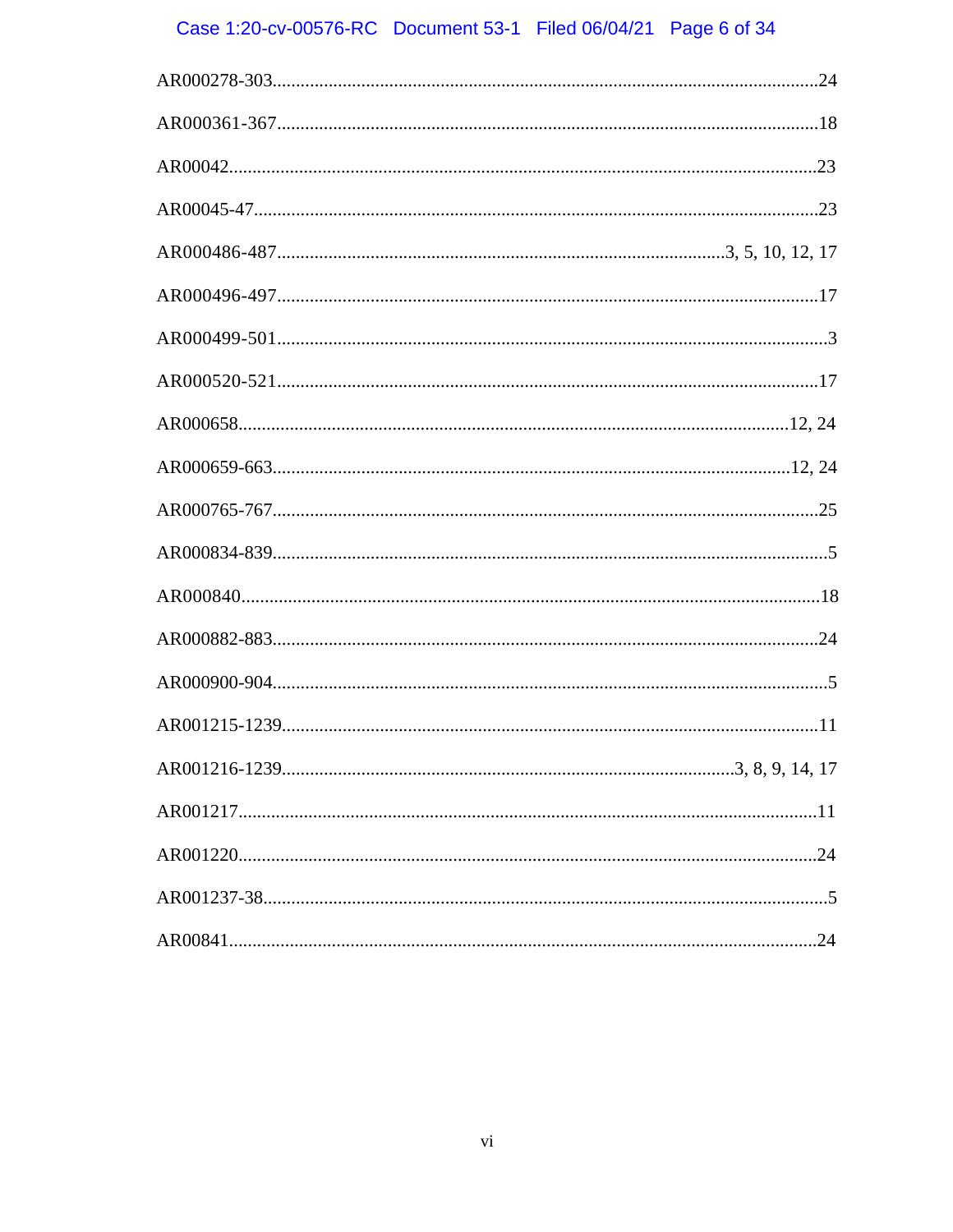#### **INTRODUCTION AND STANDARD OF REVIEW**

Pursuant to Fed. R. Civ. P. 56(a) and Local Rule 7(h), Plaintiffs in the abovecaptioned matter have moved the Court for Summary Judgment on the ground that Defendants' actions were arbitrary and capricious and not in accordance with law pursuant to the Administrative Procedures Act (APA) 5 U.S.C. § 706 (2)(A) and the National Historic Preservation Act (NHPA) 54 U.S.C. §§ 300101 *et seq*. This Court in a Memorandum Opinion filed July 22, 2020, denied Defendant the Federal Highway Administration (FHWA) Motion to Dismiss Plaintiffs complaint that was properly removed to the U.S. District Court of D.C., and found that, the Agency action of terminating a programmatic agreement to comply with the National Historic Preservation Act, Section 106 process, was final agency action, ripe for review, and held "Plaintiff has alleged sufficient facts to state a claim under the APA….the Court denies Defendant's motion and will await motions for summary judgment with citations to the full administrative record". Mem. Opinion, at page 2.

In support of this Motion for Summary Judgment, Plaintiffs will address this Court's reasoning, that "termination [of the programmatic agreement] specifically contemplated by the regulations does not necessarily insulate such termination from judicial review…it does not follow that termination will always be appropriate and cannot be considered violative of the APA as arbitrary and capricious." *Id.* at 9. In cases against the government under the APA, the Courts rely on the administrative record. The general summary judgment standard does not apply to the Court's review of an administrative decision under the APA. When the review is based on an administrative record the Court's decision is not based on whether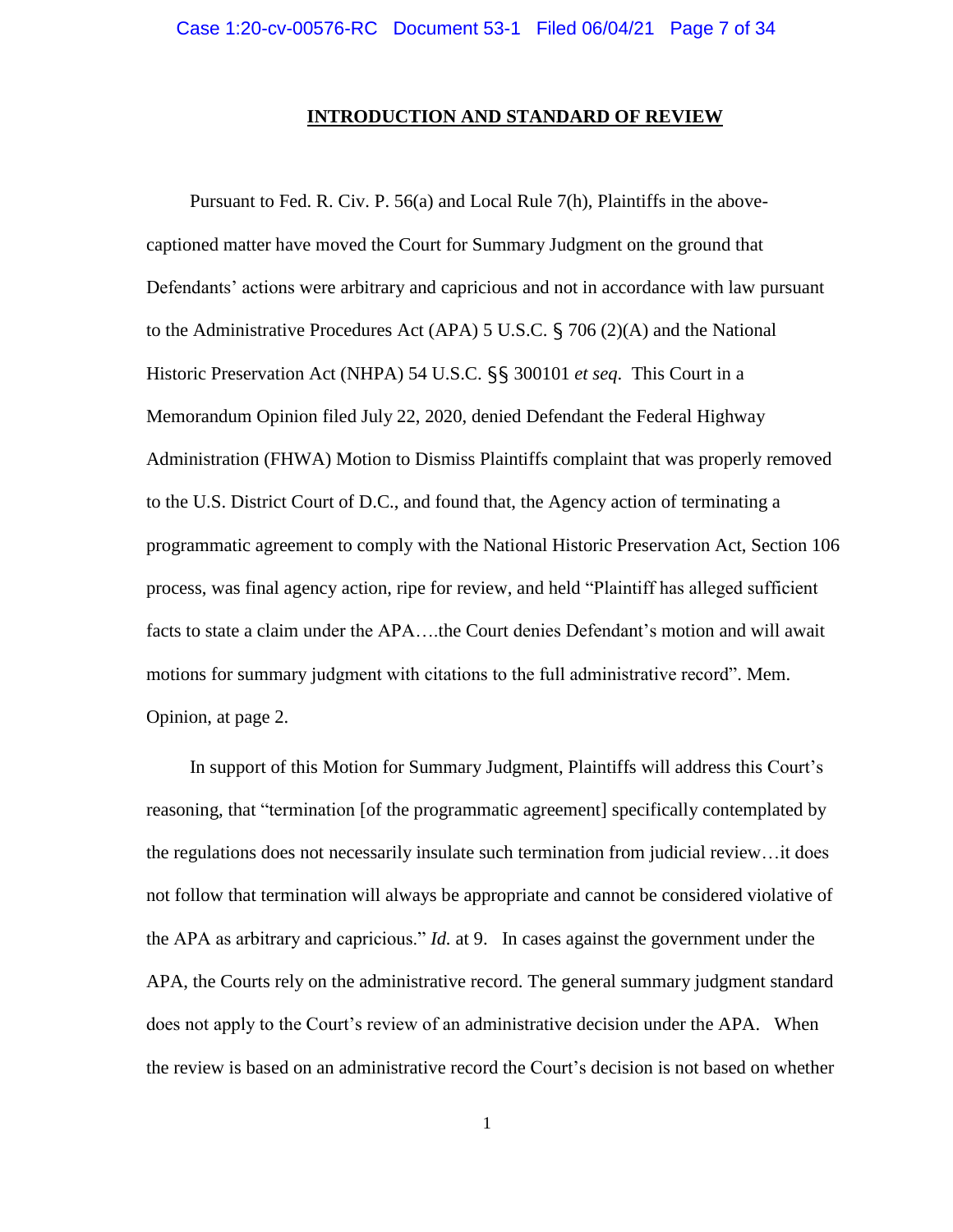#### Case 1:20-cv-00576-RC Document 53-1 Filed 06/04/21 Page 8 of 34

there is a genuine issue of material fact, but rather to test the agency action against the administrative record. See Comment to LCvR  $7(h)$ .<sup>1</sup> This standard "requires courts to hold unlawful and set aside agency action, findings and conclusions' that are 'in excess of statutory jurisdiction, authority, or limitations, or short of statutory right.'" *Ridgley v. Lew*, 55 F. sup. 3d 89,93 (D.D.C. 2014) (quoting 5 U.S.C. § 706(2)(C). This Court must review the decision of an agency through an examination of the administrative record of the proceedings before the agency, rather than a de novo review of Plaintiffs' claims. *McDougal v. Widnall*, 20 F. Supp.2d 78, 82 (D.D.C. 1998). And, significantly, the APA requires that a reviewing court must set aside agency action that is "arbitrary, capricious, an abuse of discretion, or otherwise not in accordance with law." 5 U.S.C. 706(2)(A); see, e.ge., Coburn v. McHugh, 77 F. Supp.3d 24, 29 (D.D.C. 2014, aff'd No. 15-5009, 2016 3648546 (D.C. Cir. July 8, 2016). "But like any other agency, "[t]o survive review under the arbitrary and capricious standard**,** an agency must 'examine the relevant data and articulate a satisfactory explanation for its action including a rational connection between the facts found and the choice made.'"*PPl Wallingford Energy LLC v. FERC*, 368 U.S. App. D.C. 97,419 F.3d 1194,1198 (D.C. Cir. 2005) (quoting *Motor Vehicle Mfrs. Ass'n v. State Farm Mut. Auto. Ins. Co.*, 463 U.S. 29, 43 (1983)). *See*, *Sierra Club v. Marinella*, 459 F. Supp.2d 76, 99 (D.D.C 2006).

The Plaintiffs will highlight the key facts found in the administrative record (AR) that meet the standard for a finding by this court of arbitrary and capricious or poorly reasoned

 $\overline{\phantom{a}}$ 

<sup>&</sup>lt;sup>1</sup> The administrative record Index was filed on October 5, 2020, and citations to the record use the pagination containing the prefix "AR." See Notice of Filing of Administrative Record, ECF Docket No. 37 (filed Oct. 5, 2020). Plaintiffs have found duplicative documents in the AR submitted by defendants and missing documents and have asked that missing documents be added to the record. For, example missing emails dated 09/19, 27 and 29/2016, between the FHWA Chief Counsel and Claire Richards in the RI Governor's offices, where FHWA is disagreeing with the State's position that a waiver of sovereign immunity is required to protect the properties if transferred to the Tribe. Defendants did not agree to prepare appendix at this time, but to wait until after their reply to motion for summary judgment. See, attached Exhibit A.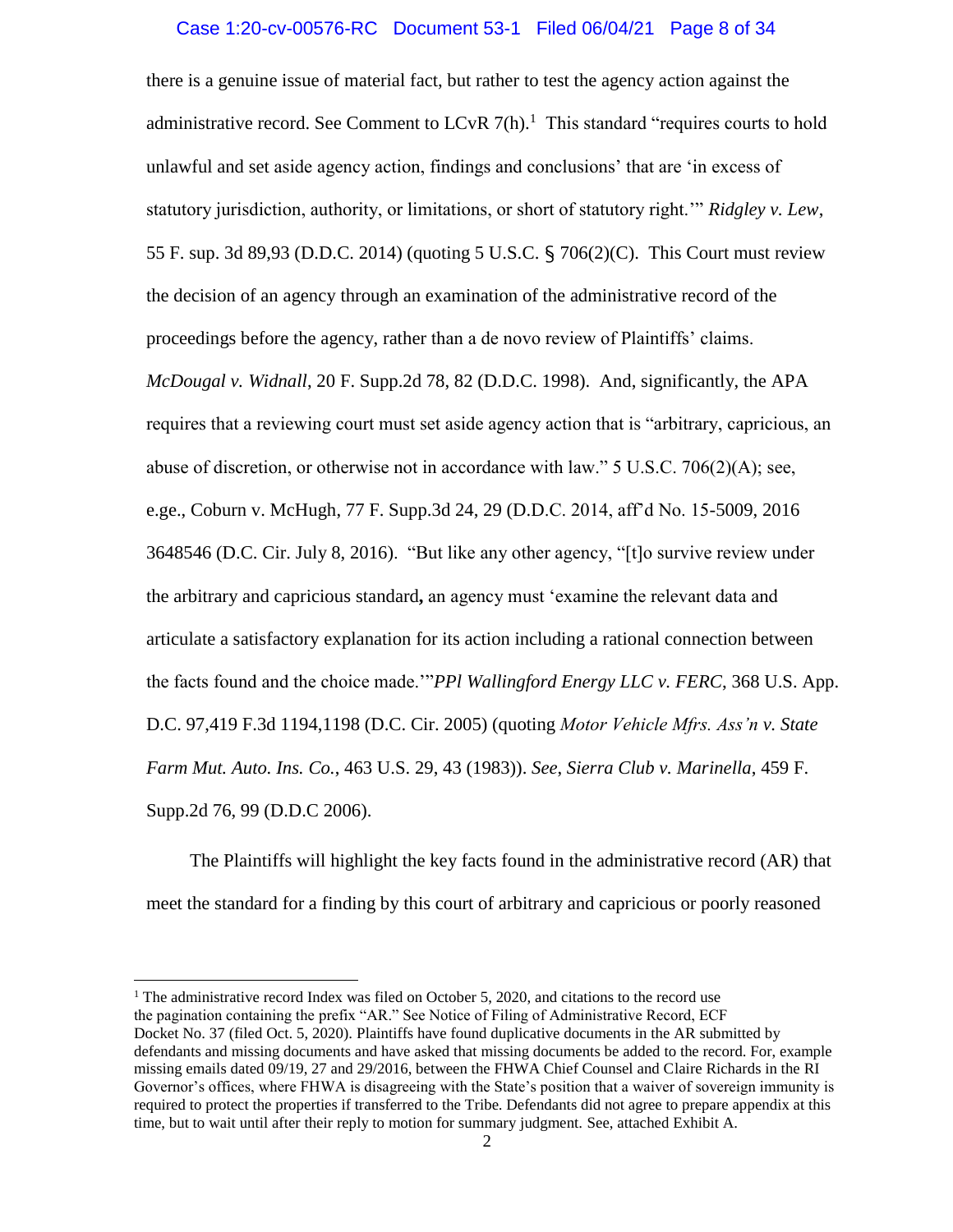#### Case 1:20-cv-00576-RC Document 53-1 Filed 06/04/21 Page 9 of 34

decision making by FHWA when it terminated the Programmatic Agreement of 2011 (and subsequent amendment of 2013) and failed to follow the Advisory Council of Historic Preservation (ACHP) recommendations to mitigate the Viaduct Highway Project of Rhode Island capitulating instead to the discriminatory demands of the State of Rhode Island. The FHWA as the agency funding the state highway project had both the obligation and the authority to withhold funding, or take other legal action, to insure compliance with the PA if the state failed to honor its commitments relied on by the Tribe. AR AR001216-1239(fully executed PA dated 10/03/2011 and Amendment 01/17/2013, AR000486-000487 (06/28/2018 notice from the FHWA that the PA was terminated and new PA would not transfer mitigation properties to Tribe). AR000499-501 (Letter dated 12/12/2018 Tribe's attorney informing FHWA of objections to proposed new PA).

The PA took time and effort to develop by the parties and was fully executed in 2011 and amended in 2013. The PA as executed by the FHWA, the State of Rhode Island and the Narragansett Indian Tribe under the Section 106 process (36 C.F.R. §800.14(b) programmatic agreements as program alternative to full Section 106 process) was to mitigate the Viaduct Highway Project of Rhode Island (the Providence Covelands Archaeological District -RI 935 "Covelands Properties"), had specific terms, and rationally did not require the Narragansett Indian Tribe, a Federally Recognized Tribe, to relinquish its sovereign status as a tribe or to publicly acknowledge the State of RI as a superior sovereign, to mitigate the project that had adverse effects on land culturally significant to the Tribe. AR001216 to 001239(PA), *see* also AR000172-177 (describing historic significance of properties and need for mitigation). *See* also, 36 C.F.R.  $\S 800.2(c)(ii)(C)^2$  The demand by

l

<sup>&</sup>lt;sup>2</sup> "Consultation with an Indian tribe must recognize the government-to-government relationship between the federal Government and Indian tribes…and ..should be conducted in a manner sensitive to the concerns and needs of the India tribe.."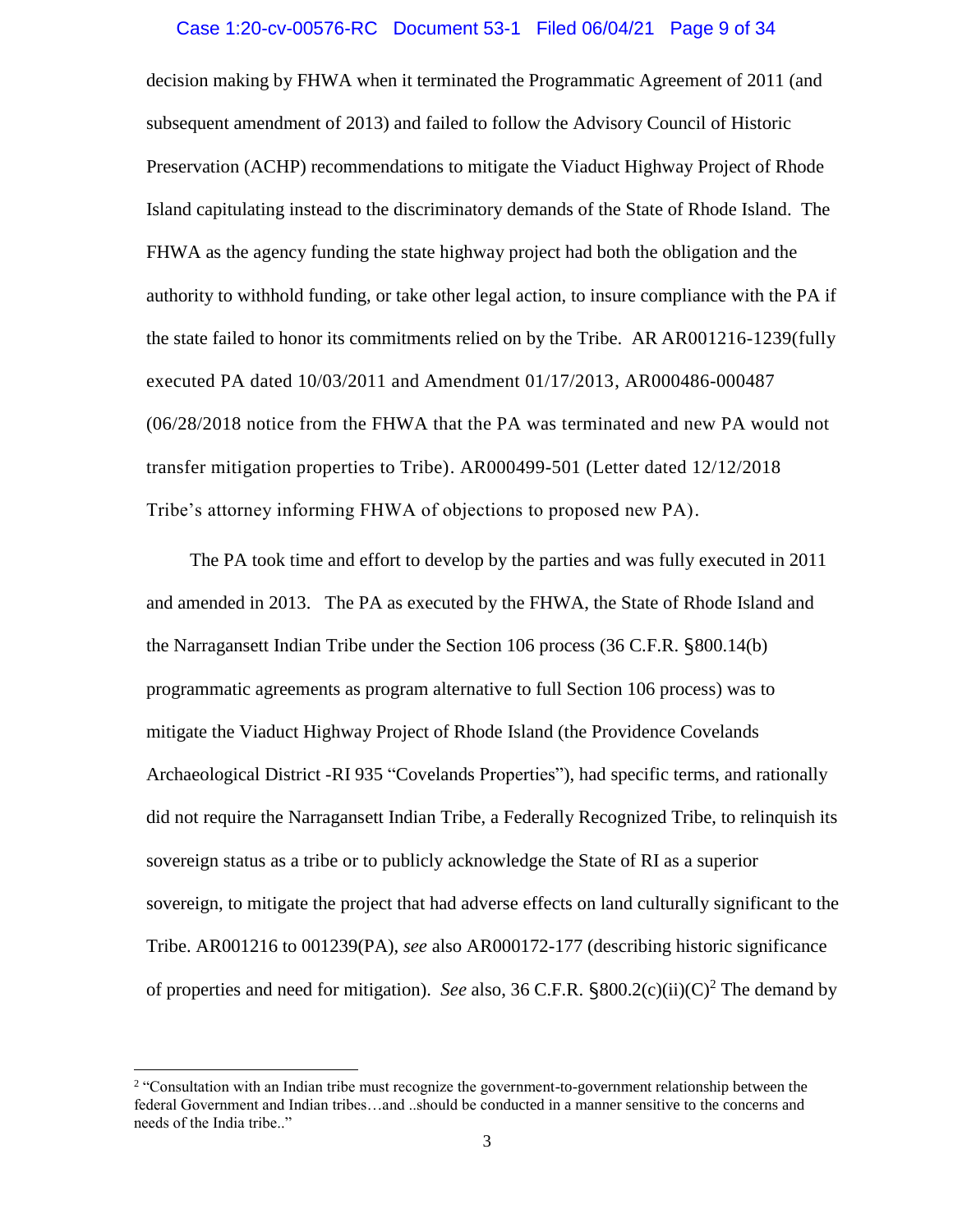#### Case 1:20-cv-00576-RC Document 53-1 Filed 06/04/21 Page 10 of 34

the State many years after the negotiated PA, seeking a waiver of sovereign immunity before properties would be transferred under the terms of the PA, was both discriminatory and acknowledged by the FHWA and the ACPH, ("ACHP" the Administrating Agency of the NHPA) as unnecessary to mitigate the project. AR000172-177 (at 174 "The ACHP and the FHWA concluded that the requirement by RIDOT that the tribe waive its sovereign immunity in order to receive these properties was not a requirement of the PA.")

The record will further show, that ACHP strongly advise the FHWA to go forward with the PA that was agreed on by all the Parties, and to transfer the mitigating properties to the Tribe, without limiting the sovereign rights of the tribe that included sovereign immunity. ("The pursuit of preservation covenants for these two properties [Providence Boys Club-Camp Davis and Chief Sachem Night Hawk properties] under the PA, and the related state requirement for a waiver of immunity by the tribe, appears to be an unnecessary stumbling block. The ACHP understands the need to be able to enforce a covenant in order for it to properly function but disagrees with the continued demand for such covenants in this case…. the ACHP therefore recommends that FHWA encourage the state to forego the requirement for a protective covenant on these two properties and its related demand for a waiver of tribal sovereign immunity." AR at 000176.

 The ACHP further commented: "The decision not to recover archaeological data from within the area of potential effects of the undertaking and instead to preserve the Salt Pond Archaeological Preserve (SPAP), the Providence Boys Club-Camp Davis property, and the Chief Sachem Night Hawk property was appropriate, reasonable, and in the public interest…The impasse regarding state retention of jurisdiction over the lands and tribal waiver of sovereign immunity should have been foreseen and addressed before execution of the PA….The tribe has a legitimate role and is appropriately positioned to be a long-term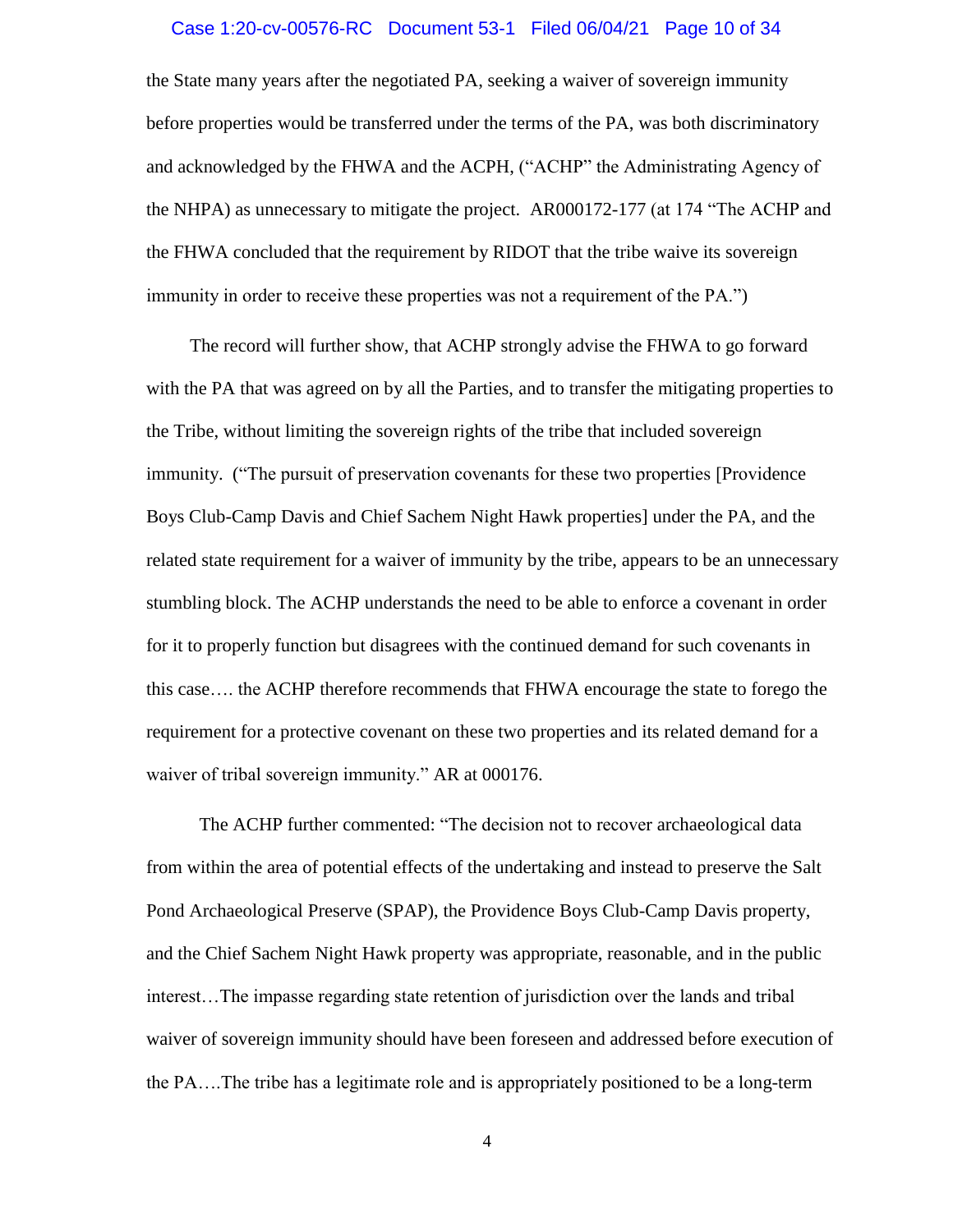caretaker of the SPAP (with the state), Providence boys Club-Camp Davis, and Chief Sachem Night Hawk Properties." AR000175.

In sum, the Tribe was misled by the FHWA by trusting in the Section 106 process that occurred over a period of years. AR000139-140(09/01/2016 FHWA informing RIDOT it will not continue funding if State does not comply with PA and transfer properties.) It is no doubt in the public interest that procedures established under NHPA and administered by the ACHP are followed, ensuring credibility in the process. The record reflects that in reliance on the process, a Tribal member sold historic properties (A tribal elders home long held in his family) to the state on the assurance the properties would be transferred to the Tribe as part of these mitigation measures (Chief Sachem Night Hawk Properties). The Tribe also agreed as evidenced in the amendment of 2013 to the PA, and the AR to allow for the reallocation of funding for its Crandall Farm Transportation Enhancement Project (\$450,000.00) to go towards the acquisition costs for the SPAP properties. In addition, monies for the Tribe from a U.S. Fish and Wildlife Congressional grant (\$446,250.00) were also allocated - a total close to \$900,000.00 for the acquisition of the other mitigation properties. AR001237-1239 (amendment to PA with acknowledge of funds allocation from Crandall Farm). *See,* AR000900-904 (July 11, 2019 email from FHWA to Tribe addressing allocation of monies, and those monies going back to agencies, but properties never transferred by the state.) AR000834-839 (07/11/2019 email FHWA to Tribe's attorney, questions about monies paid, complaints from Tribe.)

Thus, the FHWA failed to maintain integrity in the process and breached the Tribe's trust and reliance on an executed agreement. After disagreeing with the position of the Rhode Island Defendants to require a waiver of immunity and insisting the state transfer the properties, the FHWA without just cause or reason changed its position and terminated the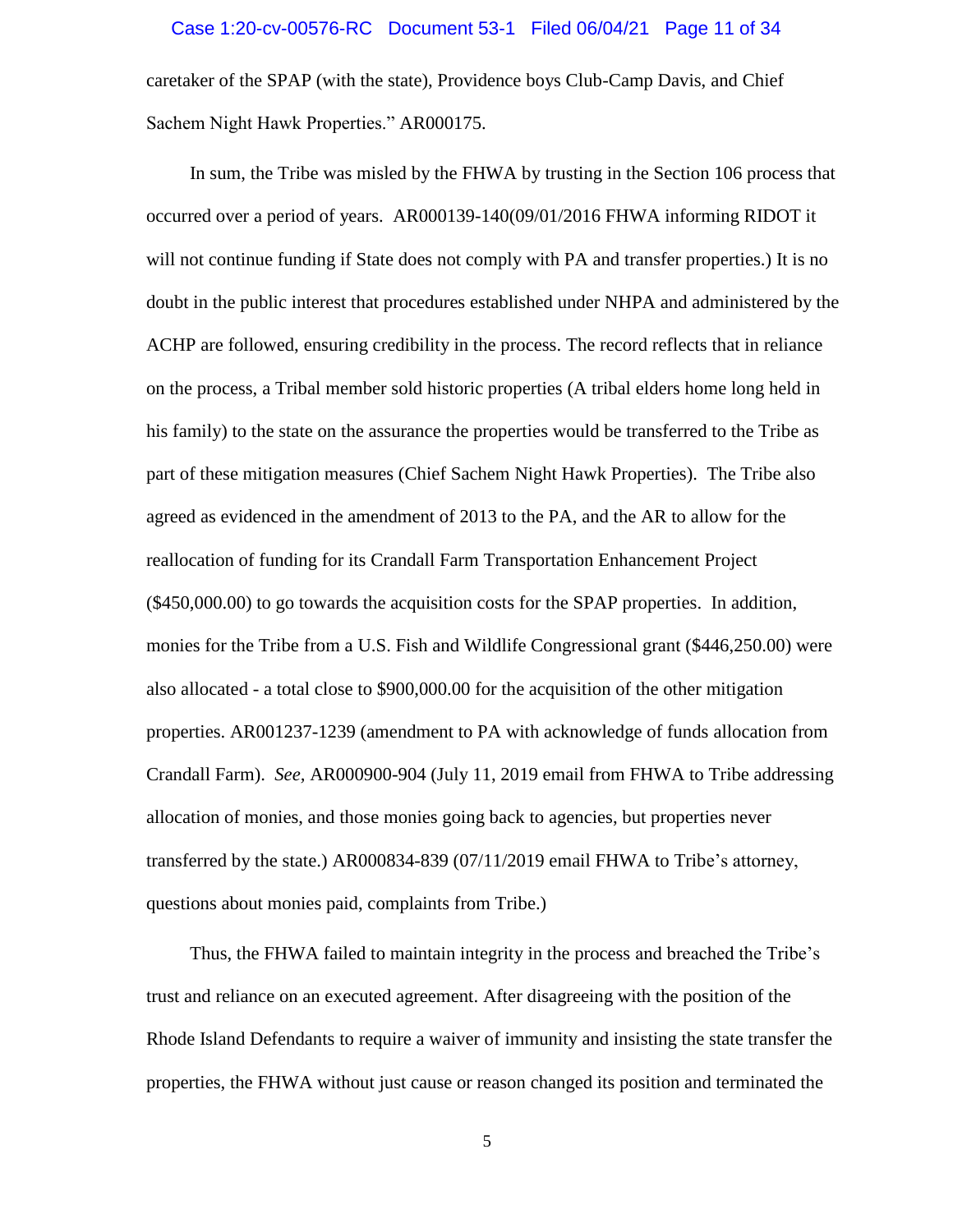#### Case 1:20-cv-00576-RC Document 53-1 Filed 06/04/21 Page 12 of 34

PA. AR000486-000487(06/28/2018 notice from FHWA that the PA is terminated and new PA would not transfer mitigation properties to Tribe) Compounding its beach of public trust the FHWA executed a subsequent PA without the consent of the Tribe that failed miserably to address the impact to Historic Tribal properties by ignoring the recommendations of the ACHP the administrating agency and capitulating to the discriminatory demands of the state. Under these facts found in the Administrative Record, the FHWA deserves a rigorous review into its decision making and a ruling by the court that the termination of the PA was a poorly reasoned decision, failed to mitigate the project, contrary to law and thereby arbitrary and capricious under the APA and a waiver of the agency's immunity.

#### **STATEMENT OF FACTS**

#### **A. Summary of Memorandum Opinion decided by this Court, July 22, 2020**

This court denied the Federal Defendant's, FHWA's Motion to Dismiss the Complaint filed in this Court on March 29, 2019. EFC Document No. 1. In the opinion the Court recounted the procedural history and the facts alleged in the Complaint and found the Termination of the PA was final agency ripe for review under the APA. EFC Document No. 30. Those facts are relied on in this Memorandum of Points and Authorities and supported in the Administrative Record (AR).

Summarizing the statutory and regulatory framework, the highlights of the memorandum opinion are as follows:

> • The NHPA requires that any federal agency "having direct or indirect or indirect jurisdiction of a proposed Federal or federally assisted undertaking…prior to the approval of the expenditure of any Federal funds on the undertaking…shall take into account the effect of the undertaking on any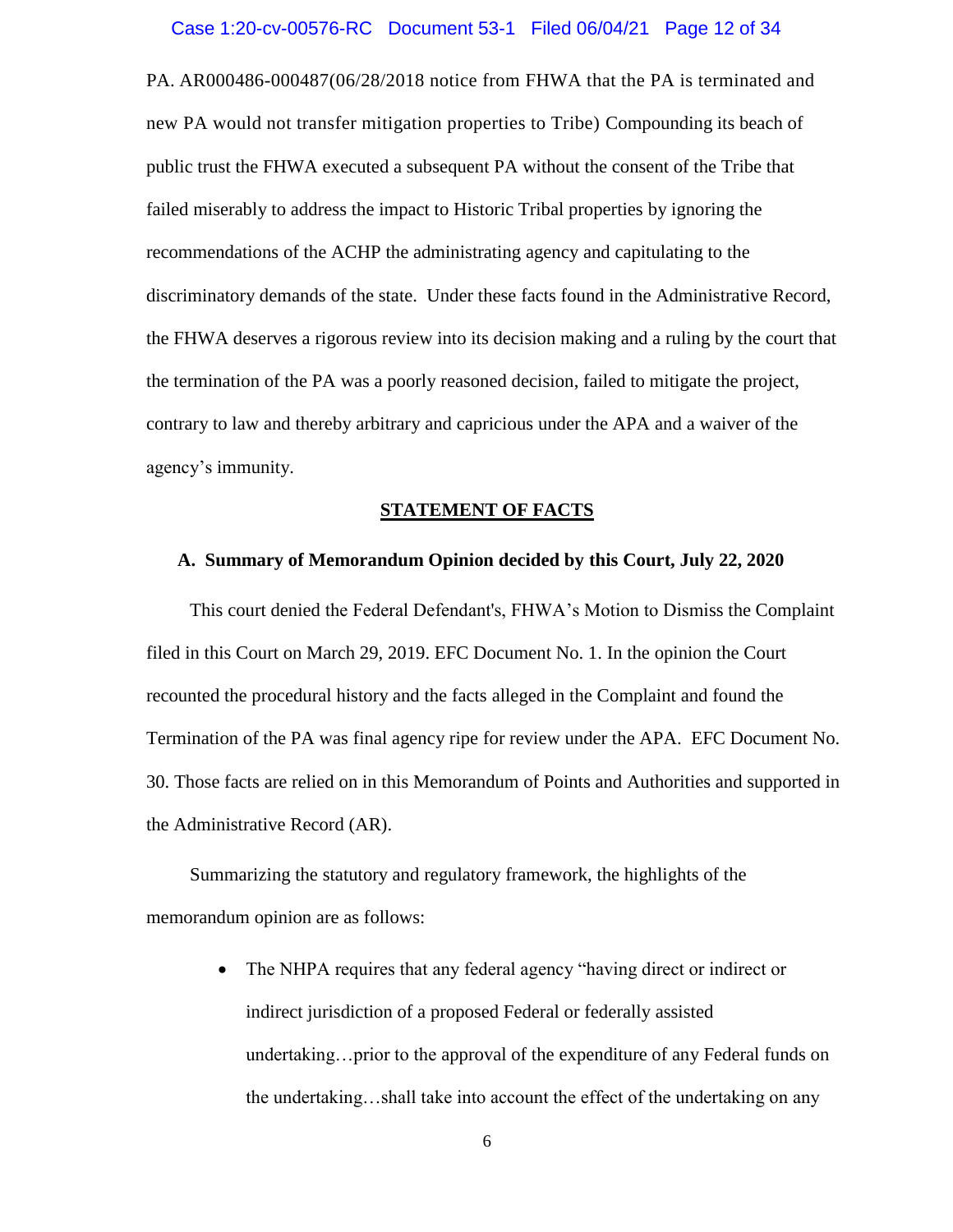#### Case 1:20-cv-00576-RC Document 53-1 Filed 06/04/21 Page 13 of 34

historic property." 54 U.S.C. § 306108. This is referred to as the "Section 106: process. The ACHP is the agency responsible for issuing regulations that implement the Section 106 process. 36 C.F.R. §800.2(b). See 36 C.F.R. § 800 *et seq* for steps an agency must take to comply with NHPA's requirement to "take into account the effect of the undertaking on any historic property" Subpart B of this chapter of the Code lays out in detail the normal Section 106 process. 36 C.F.R. §§ 800.3-800.13. Subpart C discusses program alternatives, 36 C.F.R. §§ 800.14-800.16. One type of alternative is the development of Programmatic Agreements. *Id.* §800.14(b). Before implementing a programmatic agreement, the federal agency must consult with the appropriate stake holders, including state historic preservation offices and Indian tribes. *Id.* § 800.14(b)(2)(i). "Compliance with the procedures established by an approved Programmatic Agreement satisfies the agency's section 106 responsibilities for all individual undertakings…covered by the agreement" *Id.* If the ACHP "determines that the terms of a programmatic agreement are not being carried out, or if such an agreement is terminated, the agency official shall comply with subpart B of this part"…*Id.* §800.14(b)(2)(v). Memorandum Opinion pages 2-3.

 Because federal regulations state that compliance with programmatic agreements fulfills an agency's Section 106 responsibilities, courts analyze programmatic agreements to determine whether agency action is compliant with their terms. *See Dine Citizens Against Ruining Our Env't v. Bernhardt*, 923 F.3d 831, 847 ( $10^{th}$  Cir. 2019) (stating that the issue to resolve is whether agency violated requirements of a programmatic agreement); *Colo. River Indian Tribes v. Dep't of Interior*, N. ED CV-1402504 JAK (SPx), 2015 WL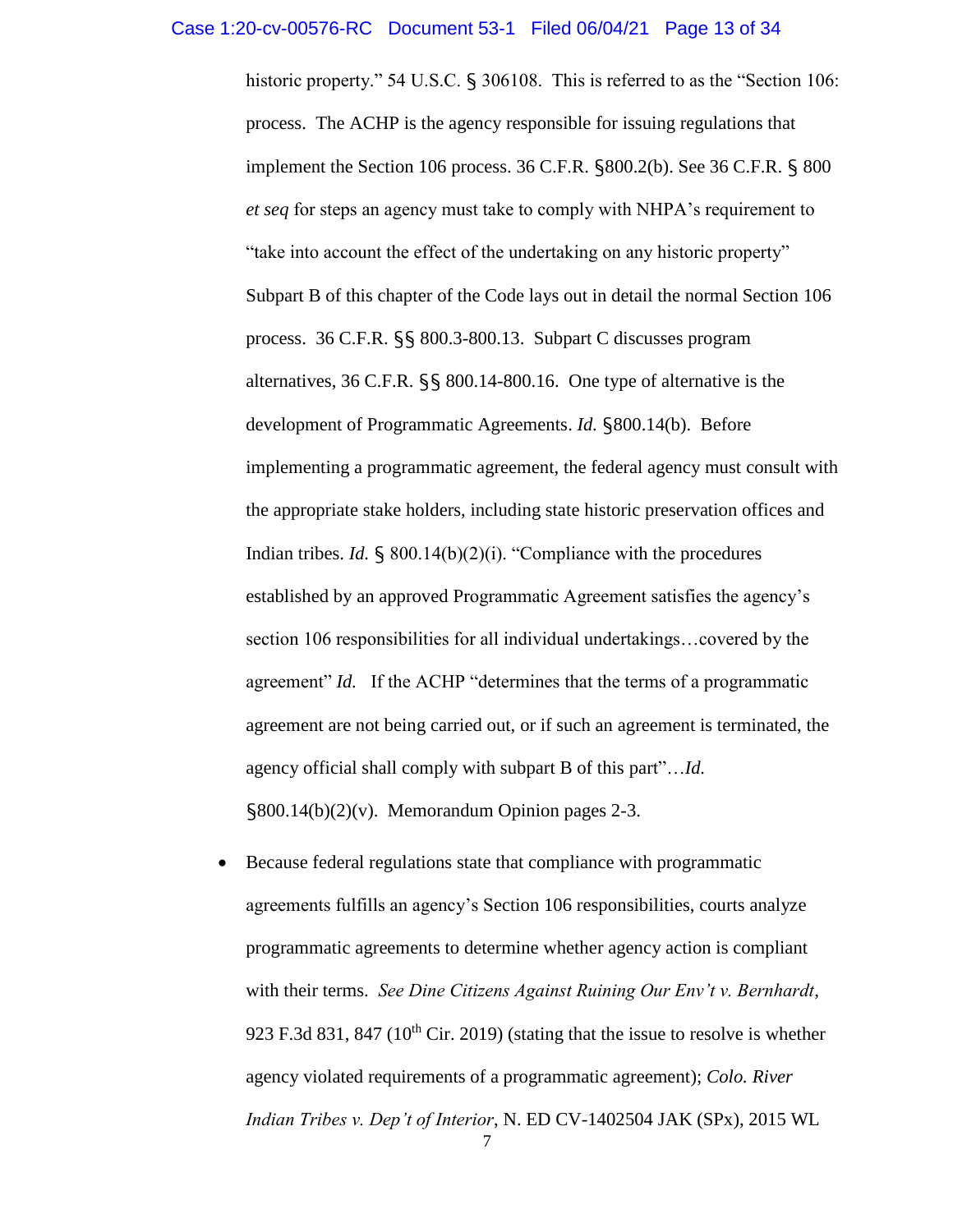12661945, at \*13 (C.D. Cal. June 11, 2015) (explaining that obligations under a programmatic agreement serve as a substitute to compliance with Section 106). Holding an agency to the terms of a programmatic agreement follows from the regulatory language; if "[c]ompliance with the procedures established by an approved programmatic agreement" can satisfy an agency's Section 106 obligations, 36 C.F.R.  $\S$  800.14(b)(2)(iii), noncompliance with the terms would not satisfy those obligations. Memorandum Opinion pages 3-4.

 The Court found that Plaintiffs alleged sufficient facts to survive a motion to dismiss. "That termination [of the PA] is specifically contemplated by the regulations does not necessarily insulate such termination from judicial review." The Court concluded: 'Without reviewing the terms of the programmatic agreement, the agency's actions subsequent to termination pursuant to the Section 106 process and the full administrative record, the Court cannot state definitively whether FHWA's actions conformed with the procedural requirements of the approved programmatic agreement or Section 106. *See Vargus b McHugh*, 87 F. Supp.3d 298,301 (D.D.C. 2015)." Memorandum Opinion pages 9-10.

# **B. Historical Properties impacted by Highway Project and significance of the Historical Properties subject to the Programmatic Agreement**

This case is about a highway project in Rhode Island where the state received substantial funding from FHWA for the replacement of the I-95 Providence Viaduct Bridge. (Viaduct project). *See,* Memorandum Opinion ECF Doc. 30. FHWA determined that the bridge replacement would have adverse effects on the Providence Covelands Archaeological District. AR001216-1239 PA and amendment) AR000113-119 (Letter to ACPH dated 10/16/2014 from RI Historic Preservation and Heritage Commission evaluating impacts on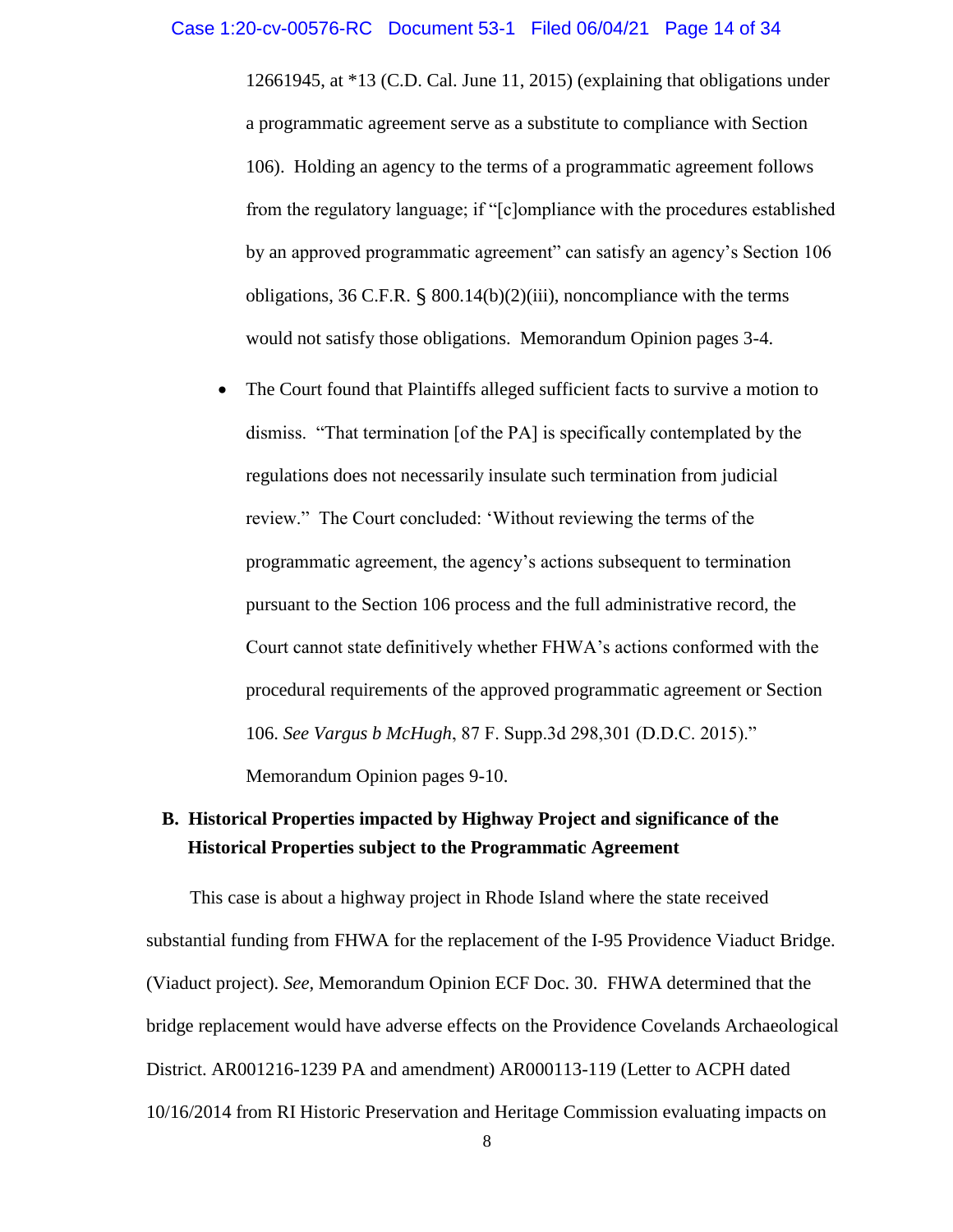#### Case 1:20-cv-00576-RC Document 53-1 Filed 06/04/21 Page 15 of 34

Covelands properties and historical significance of mitigation properties.) To address the adverse effects a programmatic agreement pursuant to the Section 106 process under the NHPA was developed primarily between the State of Rhode Island Transportation Department (RIDOT), and the State's Historic Preservation office (RISHPO) and FHWA as the undertaking partners. This programmatic agreement that called for the transfer of culturally significant properties was presented to the Plaintiffs by the FHWA and was ultimately finalized and executed by all the stakeholders FHWA, RIDOT and the Plaintiff Tribe, through the Narragansett Indian Tribal Historic Preservation Office (NITHPO). As alleged in the Complaint and clear from the AR, the Tribe attaches religious and cultural significance to the Providence Covelands Archaeological District (RI 935).

To mitigate the adverse effect to this property of Tribal historical significance, the FHWA and the RIDOT consented to transfer ownership of three parcels of land to the Tribe. AR001216-1239(PA). The parcels are identified in the PA and its amendment of 2013, as the Salt Pond Archaeological Preserve (SPAP) (providing for joint ownership with State and Tribe), Providence Boys Club-Camp Davis property and the Chief Sachem Night Hawk property (sole owner by Tribe). As the AR record describes, all three properties have inherently historic, cultural, and religious significance to the Tribe. The transfer of ownership was a reasonable and appropriate means to mitigating the negative effects of a highway project impacting the Covelands Archaeological District described as historically significant property to the Tribe. AR000172-177(04/03/2017 Comments by ACPH) Mitigation of the Covelands properties was required because it was determined that further archaeological data collection was not feasible due to environmental, logistical and cost factors, therefore the FHWA developed the PA with the RISHPO and the RIDOT and consulted with the Tribe. And upon the belief that the actual cost of conducting a Phase III archaeological data recovery program would have exceed thirty million, then pursuant to 36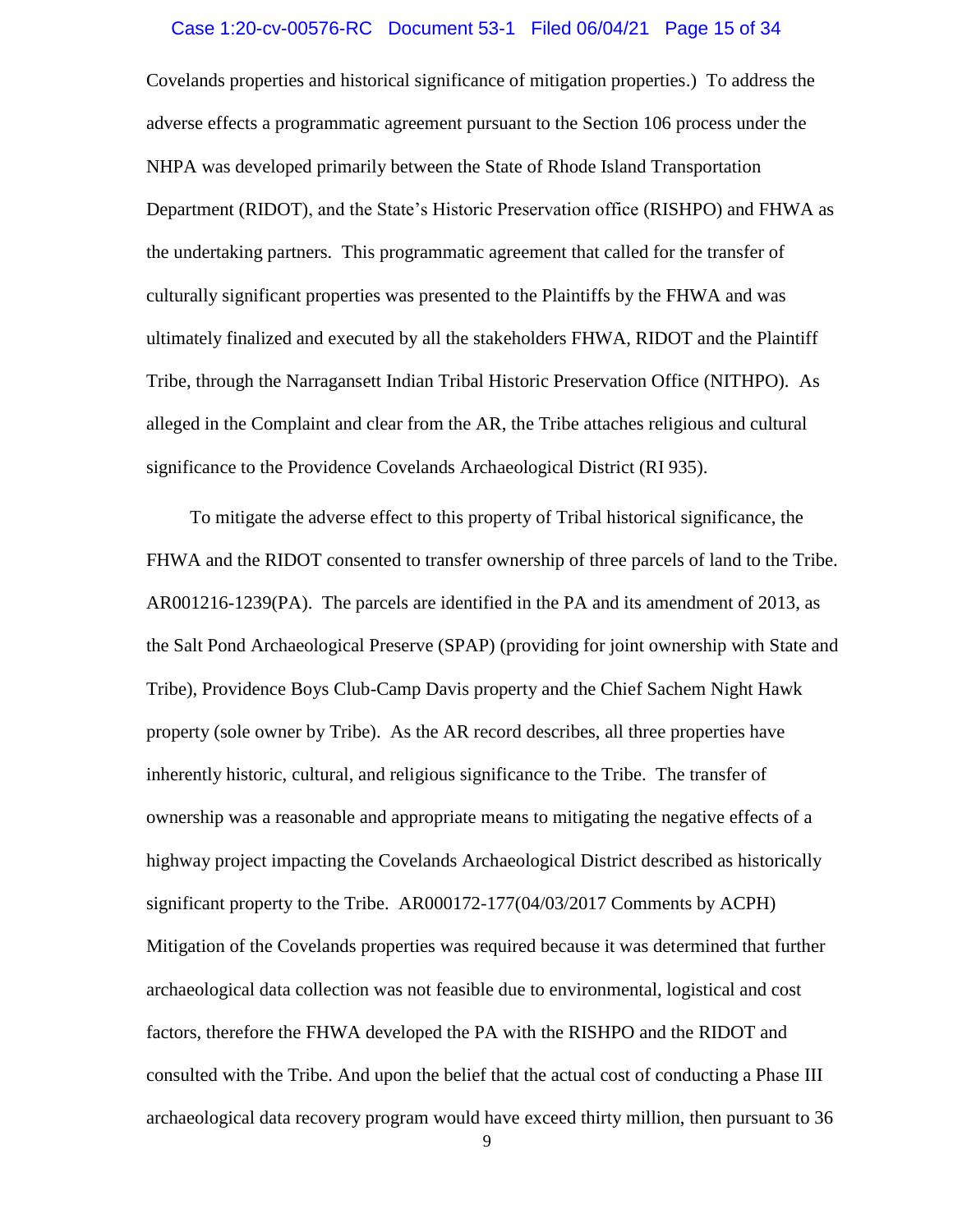#### Case 1:20-cv-00576-RC Document 53-1 Filed 06/04/21 Page 16 of 34

C.F.R. Part 800, governing Section 106 of the NHPA the PA was executed by all parties and effective October 3, 2011 and amended January 17 2013. 36 C.F.R. § 800.14(b)(2)(iii).

After thorough study of the adverse effects to the Tribe's historical and culturally significant properties it was inconsistent with law and logic for the FHWA to allow for the construction of the highway without transferring the properties subject to the PA. In short, the FHWA failure to comply with the PA and terminate was a direct violation of the Section 106 process (the PA was an alternative process to meet the more expensive Section 106 process). The Plaintiff as the appropriate party to maintain and preserve these properties, it follows that termination of the PA failed to apply the facts of this case, namely the reason for mitigation of adverse effects to the Covelands properties, without the transfer of other historically significant properties to the tribe. The FHWA by terminating the PA, ignored the reason for the PA agreement to address the adverse effects caused by the Viaduct Bridge project and the recommendations of the ACHP. AR000113-119, AR000172-177, AR000486-487(06/28/2018 letter to ACHP noticing termination of PA and decision not to transfer properties in new PA). The FHWA also ignore and failed to follow the purpose and intent of the NHPA and its regulations in relation to consultation with Indian tribes. 36 C.F.R.  $\S 800.2(c)(ii)(B)$  ("The Federal Government has a unique relationship with Indian tribes set forth in the Constitution of the United States, treaties, statues, and court…")

#### **C. Development of Programmatic Agreement (PA) and Contents**

The PA executed October 3, 2011, including attachments and as amended January 17, 2013, is a clear unambiguous application of the NHPA and its regulations codified at 36 C.F.R. § 800 *et seq.* that requires a Federal Agency, prior to the approval of the expenditure of any Federal Funds on an undertaking to take into account the effect of the undertaking on any history property. 54 U.S.C. § 306108, 36 C.F.R. §800.1(c) ("The agency official must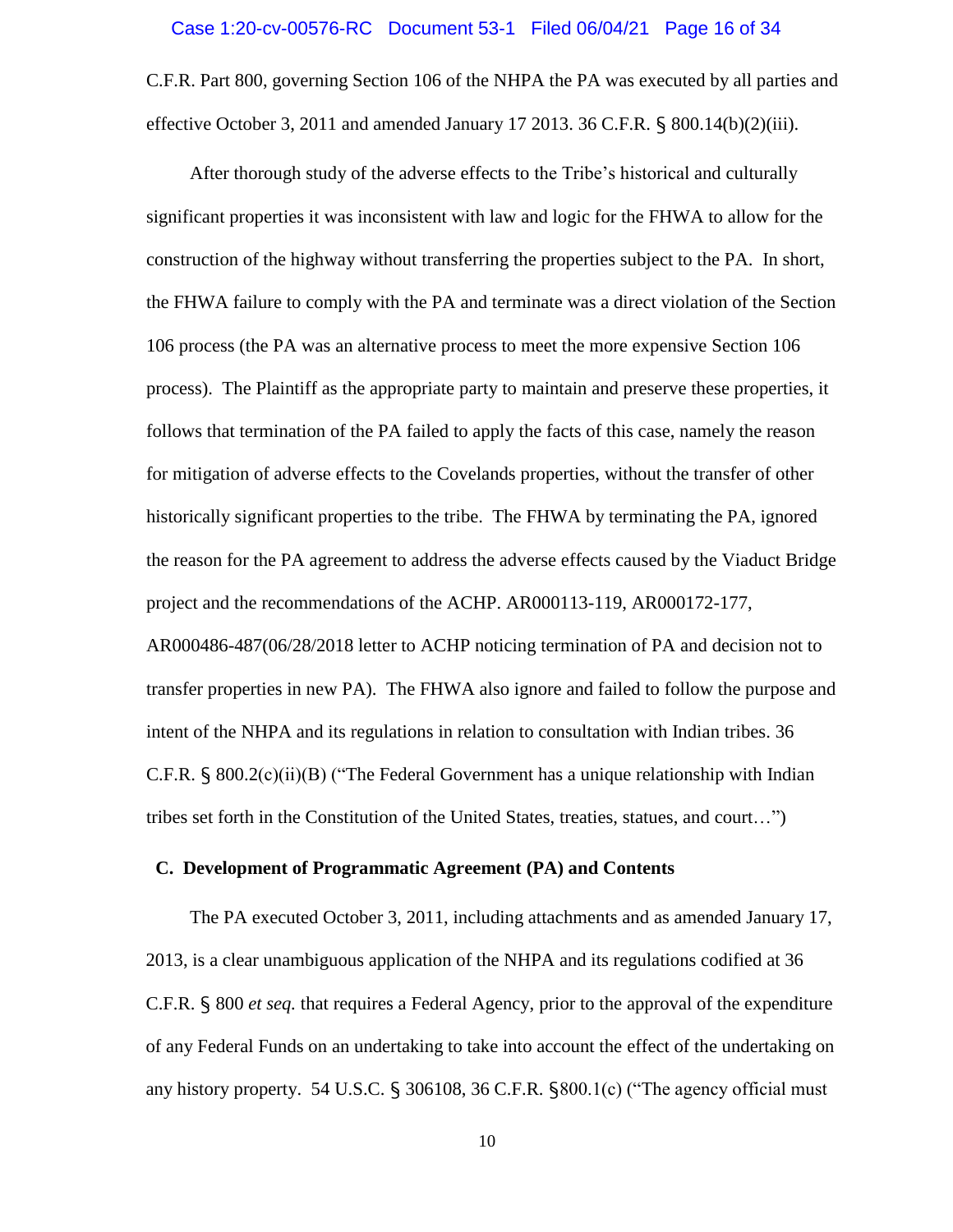#### Case 1:20-cv-00576-RC Document 53-1 Filed 06/04/21 Page 17 of 34

complete the section 106 process "prior to the approval of the expenditure of any Federal funds on the undertaking or prior to the issuance of any license.") The implementation of a PA as an alternative to the full Section 106 process, fully explained in its recitals, the need for mitigation measures, to avoid high cost of further phases of archeological data recovery. The PA was developed by the FHWA and the State of RI in consultation with the Tribe and NITHPO. AR 001215-1239. As the ACPH comments on the termination of the PA explained in detail, the importance of avoiding delays to failing infrastructure of the Viaduct Project, necessitate a PA to begin badly needed construction and to avoid higher costs. AR000172-177. As a result of this finding, the PA's language was clear the agreement was necessary to avoid further costly data recovery so that construction on the project (undertaking) could begin immediately:

"**WHEREAS**, FHWA has determined that a Phase III archaeological data recovery program to mitigate the effects of the Undertaking on the Providence Covelands Archaeological District (RI 935) is not feasible due to environmental , logistical and costs factors;…**NOW, THEREFORE,** FHWA, NITHPO, RISHPO AND RIDOT agree that the Undertaking shall be implemented in accordance with the following stipulations in order to take into account the foreseen and unforeseen future effects of the Undertaking on historic properties." PA at page 2. AR001217. AR000113-115(RI Historical Preservation & Heritage Commission review of the Covelands and Salt Ponds sites and the unique cultural connection to the Narragansett Indian Tribe)

And indeed, upon the signing of the January 17, 2013 Amendment construction began on the Viaduct project by June 2013. It seems beginning construction was a priority of the FHWA, but after construction began the FHWA did not prioritize the transfer of the properties to the Tribe to comply with the terms of the PA as required by NHPA's Section 106 process. The record supports however, the FHWA, over a period of years asked the State in correspondence emails and consultations to move forward with the transfer of properties, informing the State that after execution of the agreement adding new requirements of waiver of sovereign immunity and acknowledgment of State jurisdiction, "[u]nderstandably, the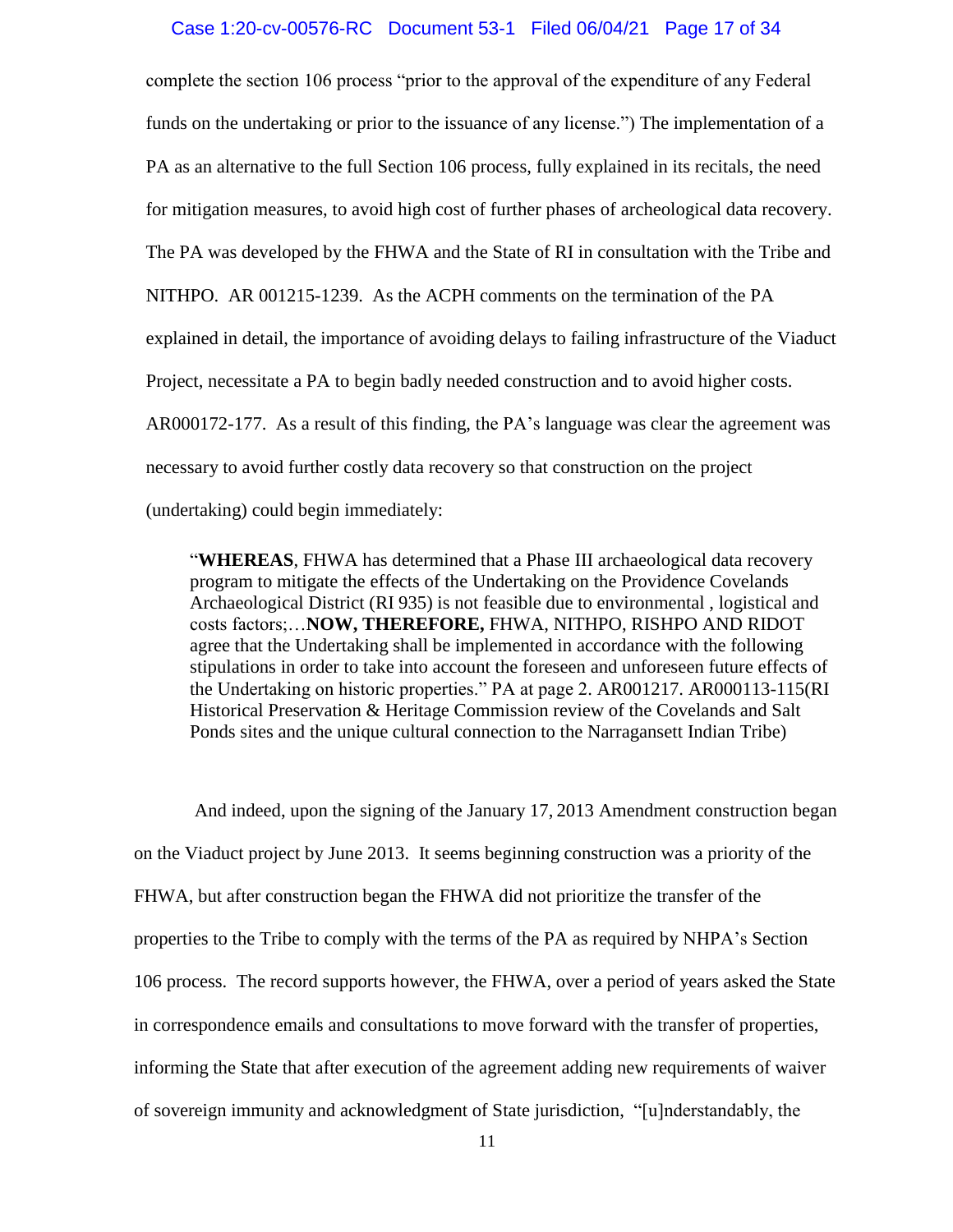#### Case 1:20-cv-00576-RC Document 53-1 Filed 06/04/21 Page 18 of 34

Tribe has not agreed to those demands". AR000139-149(Letter 09/01/2016 FWHA to RIDOT informing the State that funds would be withheld if the State did not comply with the PA and transfer the properties.) But as the impasse continued the FHWA, instead of using its authority to withhold funds for the Viaduct project until compliance with the Section 106 process, or seek assistance of the ACPA to resolve the dispute, or take legal action, it then withdrew its previous support for the transfer of properties and terminated the PA. AR000486-487. This action was a policy reversal not based on new archeological facts, nor did it lead to the transfer of alternative properties or have the Tribe's agreement, but was an arbitrary and poorly reasoned decision violating of the goals NHPA that requires mitigation of projects like the Viaduct undertaking before funding can begin. 54 U.S.C. § 306108.

The PA and later amendment, signed a full two years later, were clear and had achieved the consent of all parties in compliance with the rules. The State of RI executed the agreement, was active in acquiring the properties, and benefited from the federal funding (some allocated by the Tribe) and highway construction. They then refused to comply with the PA unless new terms where added. The State never negotiated for a waiver of the Tribe's sovereign immunity for the transfer of the properties prior to the execution of the PA. And, Plaintiff believes the State was well aware the new terms would be rejected by the Tribe and intentionally waited till after the agreement was executed and funding began before proposing additional restrictions. AR000060-96(09/17/2013 RIDOT decision not to transfer properties without waiver of sovereign immunity)<sup>3</sup> The State signed the PA but showed bad faith by refusing to transfer the properties to the tribe. In other words, the State, by seeking limitations on the Tribe's sovereignty benefited by retaining ownership of the properties and thus refused

 $\overline{\phantom{a}}$ 

<sup>&</sup>lt;sup>3</sup> This document reveals the RIDOT wanted full waiver of immunity, seeking resolution in State Court, and waiver of all Treaty rights. A counter offer was made by the tribe for a limited waiver, but this was rejected by RIDOT. See, AR000659-663 and AR000658(RIDOT (declining Tribe's offer of limited waiver in covenants if resolved through Tribal Court or appealed to Federal Court instead of State Court.)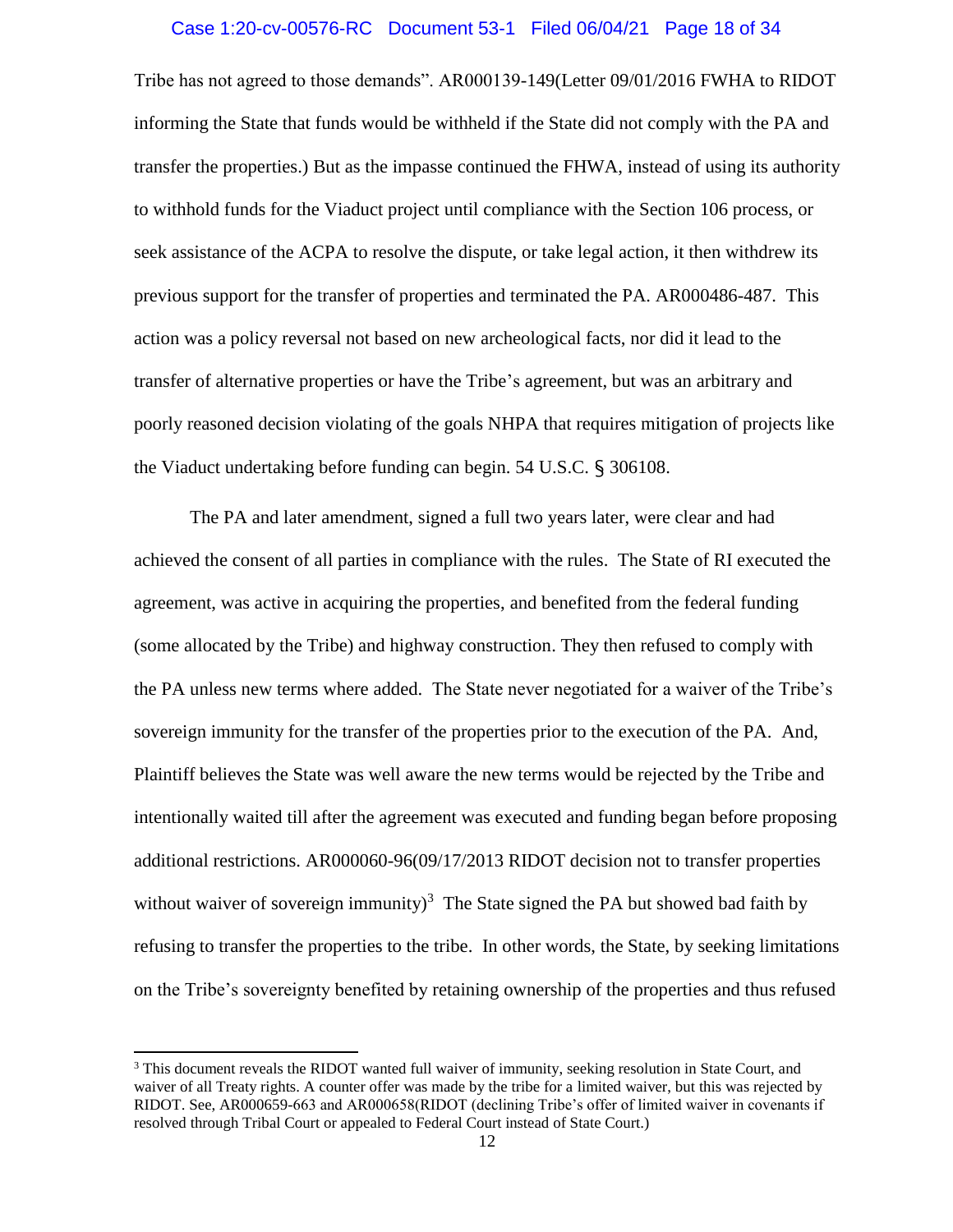#### Case 1:20-cv-00576-RC Document 53-1 Filed 06/04/21 Page 19 of 34

to mitigate the damage to the historic Covelands properties. And, as stated the FHWA refusal to force compliance of the PA and support the rights of the Tribal Stakeholder to the transfer of the mitigation properties, was a clear violation of the PA and the Section 106 process under NHPA and the FHWA should be held accountable. The FHWA should not be allowed to reward the State with federal funding, when it ignored the public interest under the NHPA, to preserve and mitigate damage to eligible historic properties.

The following argument sections will describe the FHWA's unilateral decision to terminate the PA and capitulate to the State's demands not to transfer the mitigation properties to the Tribe. The record will further show that termination of the PA was inconsistent with the FHWA initial position pushing the state to move forward with the PA. Then after years of construction on the Viaduct project "as if" the project was in compliance with Section 106, the FHWA arbitrarily changed its position, terminated the PA and proposed an alternative PA (new PA) in a flawed attempt to satisfy the Section 106 process.

The FHWA knew of the State's hostile relationship with it's only Federally Recognized Indian Tribe and has no excuse for not taking the necessary steps to ensure the State would comply. AR000175(ACPH comments that the history between Tribe and State should have been foreseen and addressed by FHWA) Therefore, the FHWA should be held accountable for a poorly reasoned decision to terminate the PA, when it knew the State position to withhold the transfer of properties was politically motivated and dishonoring of a Federally Recognized Indian Tribe and contrary to the NHPA's intent in consultation with Tribes. 36 C.F.R.  $\frac{$800.2(c)(2)}{2}$ . And needless to say, the Tribe would not have consented to the reallocation of its Tribal Grant and Transportation funding, for the acquisition of the mitigation properties if the properties were not to be transferred to the Tribe. Instead, the FHWA, in bad faith, ignored the recommendations of the ACHP, took the State's position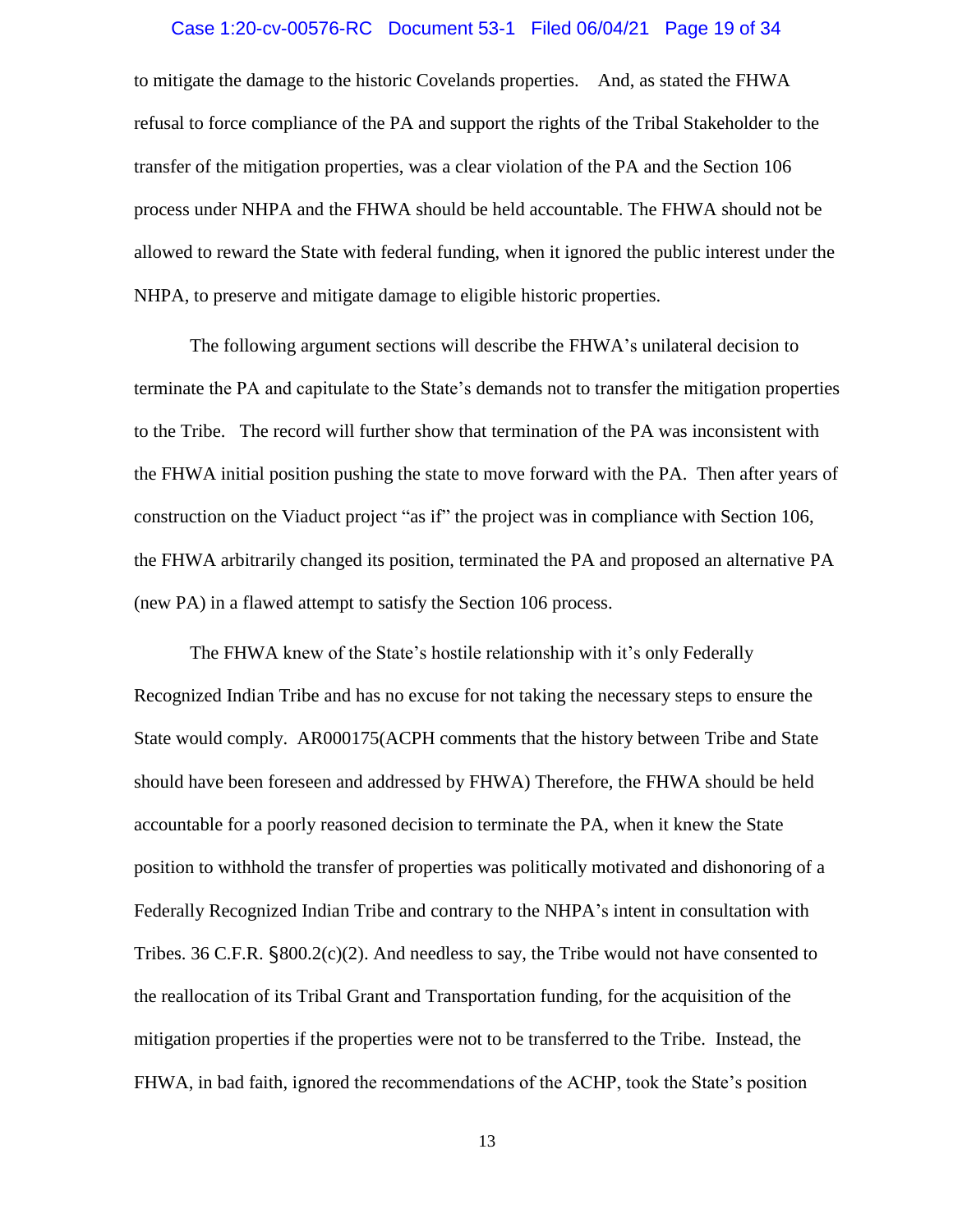against its only Federally Recognized Indian Tribe and triggered a lawsuit. AR001216-1239,

AR000172-177.

# **ARGUMENT**

**I. Plaintiffs are entitled to Summary Judgment because the termination of the Programmatic Agreement (PA) by FHWA was arbitrary and capricious and in Violation of the APA and Federal Law.**

# **A. The decision to terminate the PA was unsupported by fact and poorly reasoned**.

To begin, it is important to examine the definition of an Indian Tribe and Historic

Properties, under NHPA and its regulations.

Indian Tribe.—An Indian Tribe, band, nation, or other organized group or community, including a Native village, regional corporation, or village corporation (as those terms are defined in section 3 of the Alaska Native Claims Settlement Act (43 U.S.C. Sec. 1602)), that is recognized as eligible for the special programs and services provided by the United States to Indians because of their status as Indians 36 CFR Sec. 800.16(m), 54 U.S.C. Sec. 300309).

[Indian Tribes are commonly referred to as a "federally recognized Indian Tribes. The Plaintiff is a federally recognized Indian Tribe eligible for services provided by the United States. 85 F.R. 5462 (Jan. 30, 2020). [https://www.federalregister.gov/documents/2021/01/29/2021-01606/indian](about:blank)[entities-recognized-by-and-eligible-to-receive-services-from-the-united-states](about:blank)[bureau-of](about:blank) ]

**Historic property** means any prehistoric or historic district, site, building, structure, or object included in, or eligible for inclusion in, the National Register of Historic Places maintained by the [Secretary](about:blank) of the Interior. This term includes artifacts, records, and remains that are related to and located within such properties. The term includes properties of traditional religious and cultural importance to an Indian tribe or Native Hawaiian organization and that meet the National Register criteria. 36 C.F.R. § 800.16(i)(l)

Under NEPA and the regulations for addressing adverse impacts to historic properties

it is acknowledged, by these definitions that properties of historic significance to Federally

Recognized Indian Tribes, are "historic properties" eligible for the Section 106 process.

[https://www.achp.gov/program\\_alternatives/pa.](about:blank) *See,* 36 CFR §800.14(b)(2). And, when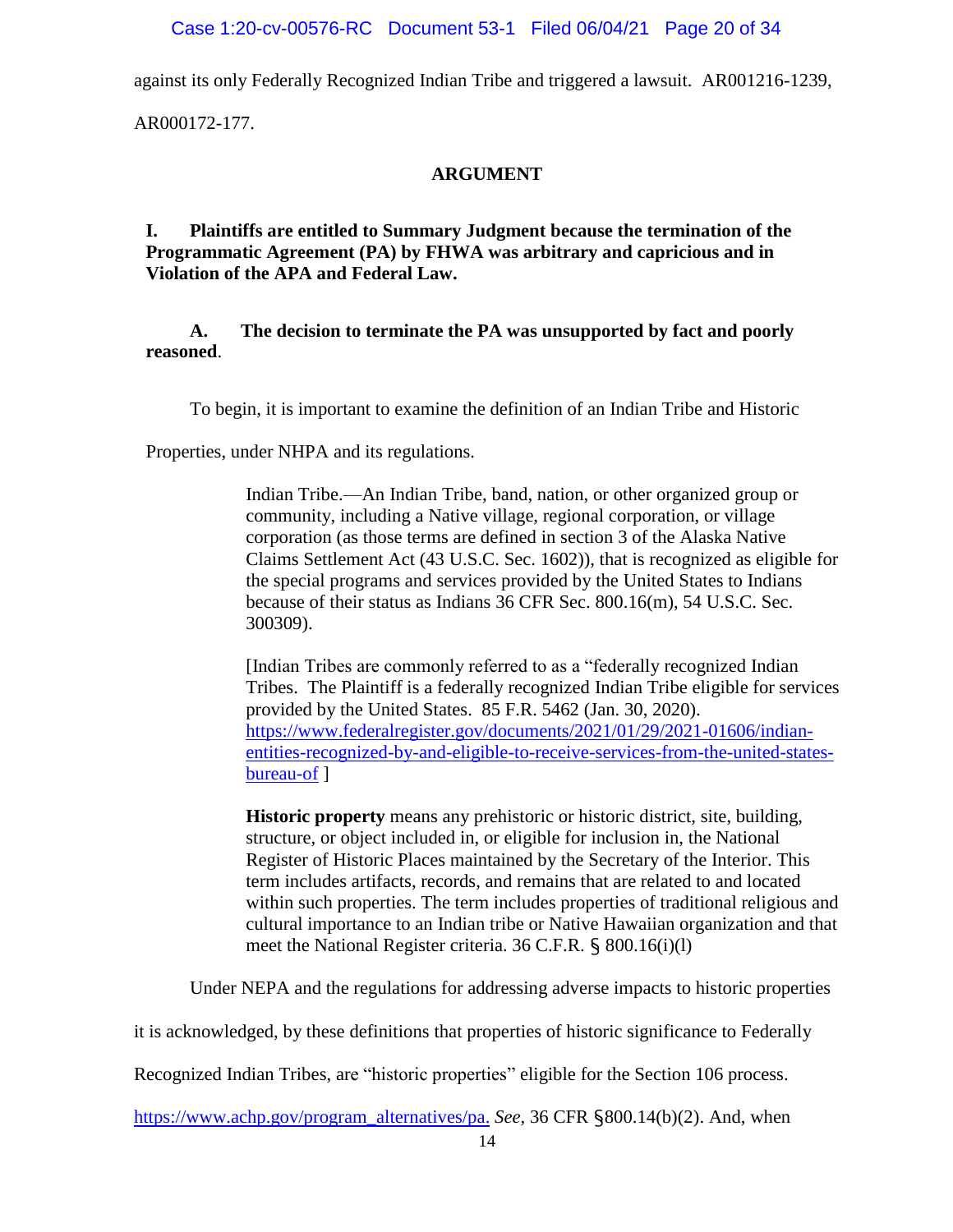#### Case 1:20-cv-00576-RC Document 53-1 Filed 06/04/21 Page 21 of 34

Tribal historic properties are involved, Tribes and their Tribal Historic Preservation Offices are invited to participate in the consultation process as stakeholders. And, when it is decided that due to the difficulties of completing full reviews of the adverse impacts, then a "programmatic agreement" can be develop under alternatives to the process. It is a process that encourages agreement of the consulting parties or primary stakeholders. And nowhere in the regulations, are Federal Recognized Tribal stakeholders required to relinquish sovereign rights or provide "waivers" of immunity to participate in the process. 36 C.F.R. §800.2(c)(2). The regulations will allow nonfederal partners to be invited, but the status of Federally Recognized Indian Tribes is acknowledged and distinguished in the definitions. The NHPA did not limit the sovereign status or powers of Recognized Indian Tribes in the Section 106 process.

As an overview from NHPA online guidance: "NHPA was signed into law in 1966, and Section 106 of the NHPA requires federal agencies to take into account the effect of undertakings they carry out, license, approve, or fund on historic properties and provide the Advisory Council on Historic Preservation (ACHP) a reasonable opportunity to comment before making decisions. Using the Section 106 process, agencies identify historic properties, assess effects to historic properties, consider alternatives to avoid, minimize, or mitigate any adverse effects, and document their resolution. Agencies are required to facilitate a stakeholder engagement process known as consultation – discussing and considering the views of consulting parties, including State Historic Preservation Officers (SHPOs) and/or Tribal Historic Preservation Officers (THPOs), Indian tribes, Native Hawaiian organizations, and others, while also providing opportunities for public input. The ACHP, an independent federal agency established by the NHPA, oversees the implementation of the Section 106 process, issues its implementing regulations [\(36 CFR Part 800\)](about:blank), and may participate in consultation to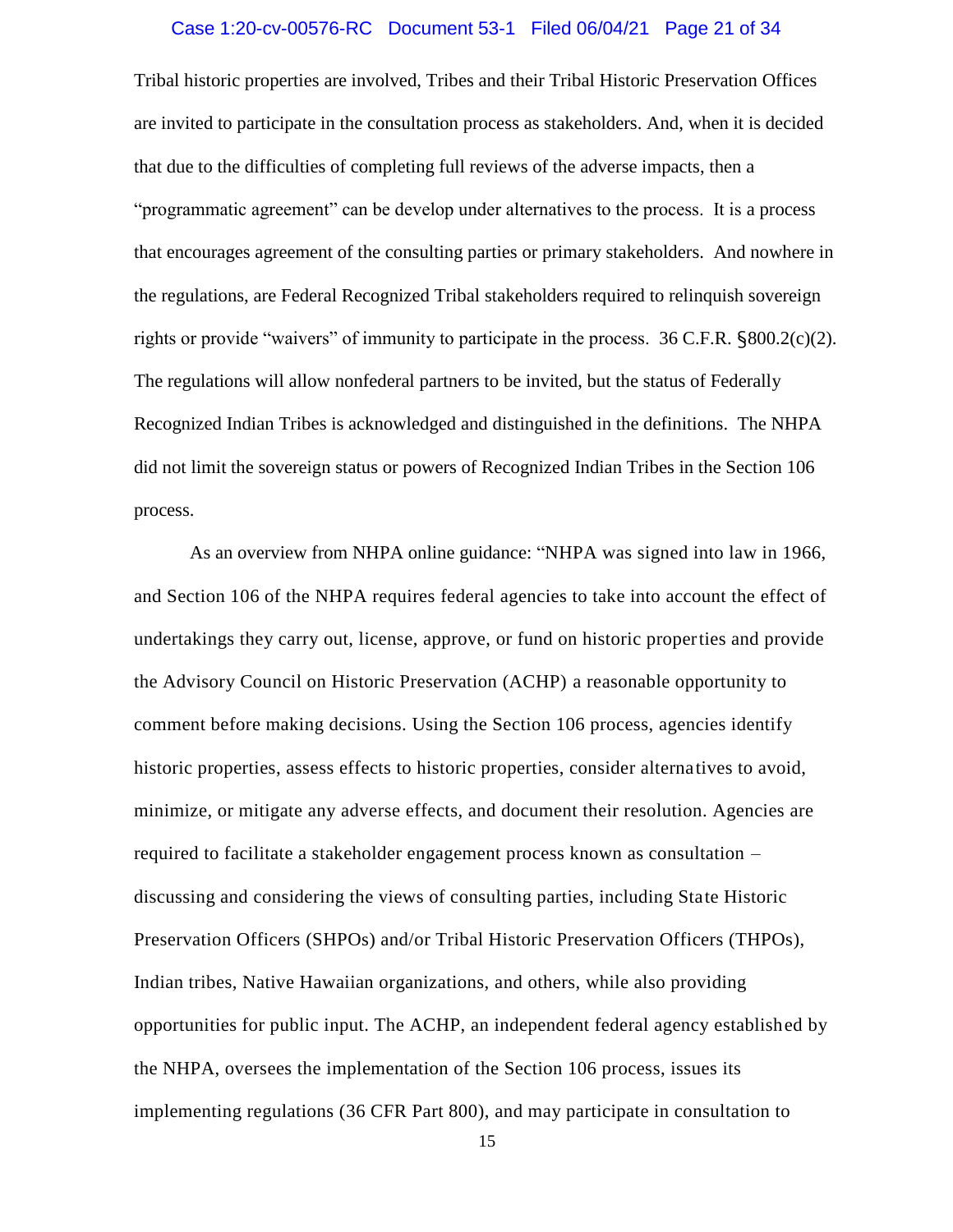#### Case 1:20-cv-00576-RC Document 53-1 Filed 06/04/21 Page 22 of 34

resolve adverse effects to historic properties." Quoting the ACHP guidance:

# [https://www.achp.gov/integrating\\_nepa\\_106.](about:blank)

It follows that the historical and culturally significant properties of Indian Tribes, are the type of properties that NHPA was designed to review for adverse effects and apply the Section 106 process to address and mitigate those adverse effects. In this process the Tribe and/or a Tribal Historic Preservation Office would be consider ed a significant stakeholder and an important and necessary part of the consultation. Here, the importance of the Tribe's participation was apparent, because of the adverse effects the Viaduct Bridge undertaking had on significant historic properties of the Tribe. And as the ACPH commented in its review of the termination of the PA: "The tribe has a legitimate role and is appropriately positioned to be a long-term caretaker of the SPAP (with the state), Providence Boys Club-Camp Davis, and Chief Sachem Night Hawk properties…These properties are of cultural and religious significance to the tribe and play an important roles in evidencing the long history of the tribe and others in the region. Given this connection and the Tribe's ancestral ties to these properties, the tribe is uniquely positioned to interpret these properties and ensure they are maintained and protected in a way that ensures their long-term preservation." AR000175. The ACPA then encouraged the State to transfer the properties to the Tribe, and concurs with the joint ownership of the SPAP, but recommends the other two properties be transferred to the sole ownership of the Tribe so it can preserve the properties as it sees fit, without interference of the state regarding such preservation through covenants, and its related demand for sovereign immunity. AR000176. (May 3, 2017 Comments of the ACHP on the Viaduct Project).

What the record reflects, is after the PA and its 2013 amendment were fully executed by all parties, and the properties part of the PA were purchased (with allocated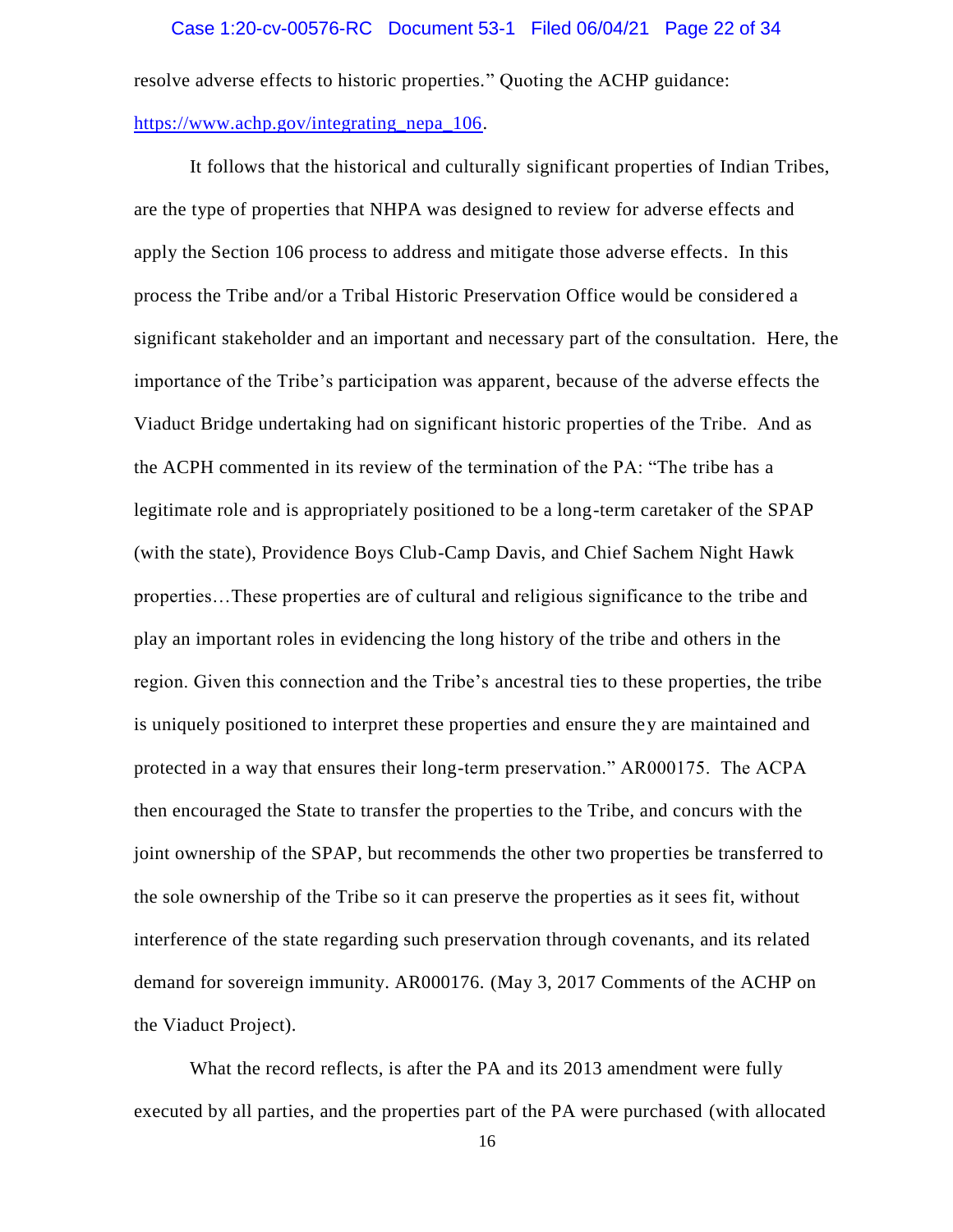#### Case 1:20-cv-00576-RC Document 53-1 Filed 06/04/21 Page 23 of 34

funding from Federal programs and Grants award to the Tribe), the State demanded that the covenants transferring the properties to the Tribe add additional requirements for the waiver of the Tribe's sovereign immunity and jurisdiction<sup>4</sup>. The tribe objected, and a long series of negotiations ensured, including the assistance of the Institute for Environmental Conflict Resolution to performing a mediation but it was unsuccessful. Ultimately both the ACPA and the FHWA concluded that the requirement of RIDOT lead by the communications with the RI Governor's Office, Claire Richards, demanding the tribe waive its sovereign immunity in order to receive these properties was **not** a requirement of the PA. "However, efforts to convince the state to reconsider that condition were unsuccessful." AR000174 (May 3, 2017 Comments of ACHP and follow up concerns about new PA without consent of Tribe (12/6/2018 AR000496-497, AR000172-177**.)**

After years of disagreeing with the State of RI's stubborn refusal to comply with the PA and transfer the properties, on Jan. 19, 2017, the FHWA reversed its position, deciding to capitulate to the State's demands, and noticed the parties it was terminating the PA. Then on June 28 2018, the FHWA reinitiated the Section 106 process after reviewing the ACHP comments of May 2017 but failed to adhere to their recommendations.<sup>5</sup> AR000486-487, AR000120-121(ACPH urging FHWA to consult to resolve impasse) AR000520-521(FHWA acknowledges 10/19/2017 it cannot require waiver of sovereign immunity of Tribe) AR000496-497. The FHWA reversed its position on the PA after opening the southbound lane of the Viaduct Project to traffic in the Fall

l

<sup>&</sup>lt;sup>4</sup> Land transferred in fee to the stakeholder Tribe as a mitigation measure is permitted under the NHPA to comply with the ACPH Section 106 process, as enacted by Congress. State sovereignty is not in question. This state was requiring an unnecessary and inappropriate jurisdictional statement that was not included in the executed PA. *See*, AR001216-1239(PA 10/03/2011 and Amendment 01/17/2013, AR000175(ACHP Comments to termination of PA 05/03/2017).

<sup>&</sup>lt;sup>5</sup> The FHWA has agreed this action later commemorated in December 2019 was a final agency action. ECF no.27 Dated 4/15/2020.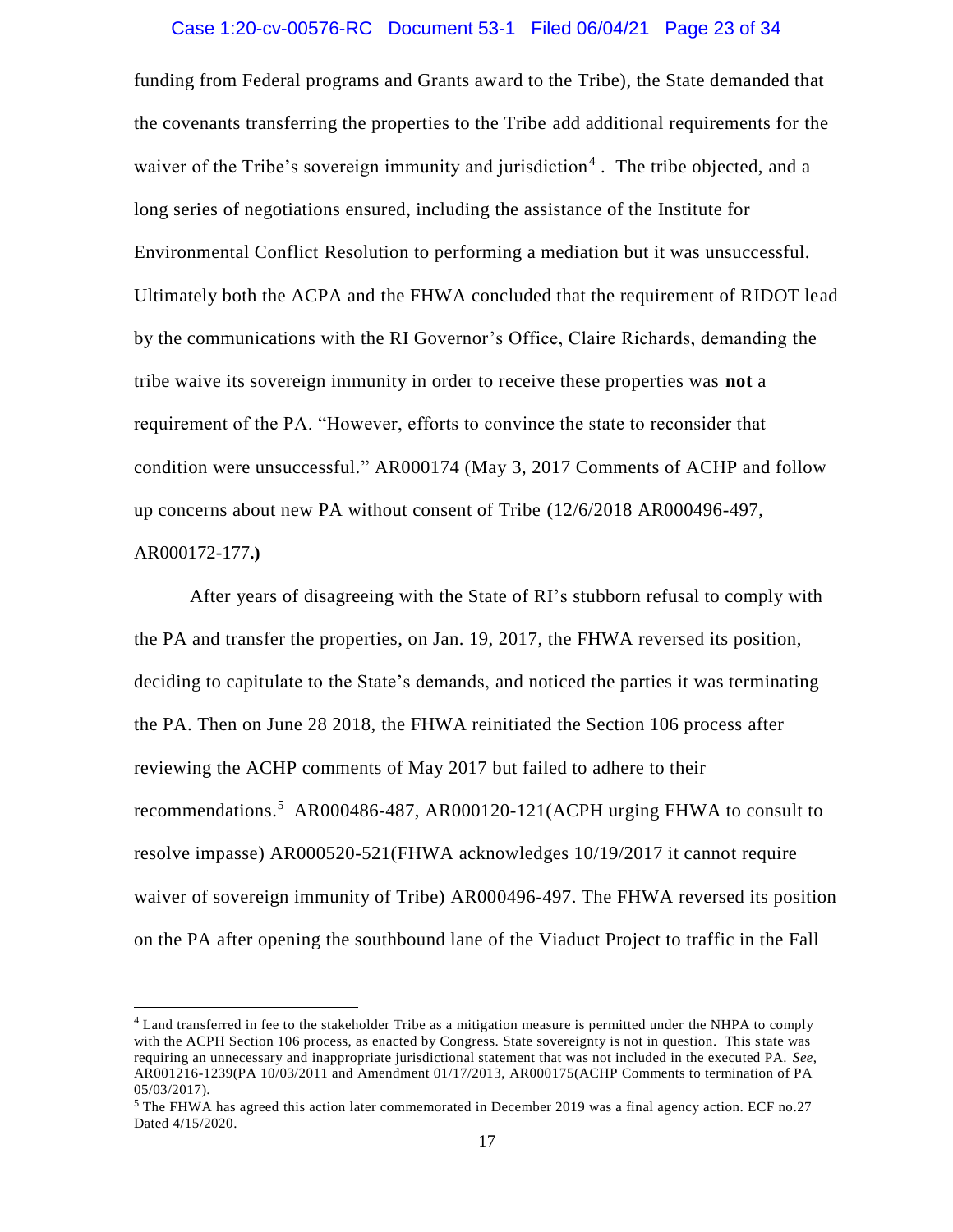#### Case 1:20-cv-00576-RC Document 53-1 Filed 06/04/21 Page 24 of 34

of 2016. Thus, FHWA continued to fund the project without compliance with the PA, making no attempt to pursue the failure of the State to comply with the PA through administrative or legal action. Instead without agreement of the Tribe,<sup>6</sup> FHWA, identified new mitigation measured, based on the State of RI recommendations, that allow only joint ownership of the SPAP, and providing the state full ownership of the other historical properties, Providence Boys Club – Camp Davis and Chief Sachem Night Hawk properties. AR000840 (06/11/2019 RIDOT to FWHA referencing Claire Richards and Governor's office that agreement provide state ownership)

The new agreement offered the Tribe, a token - providing as mitigation, "academic-level historic context document about the Tribe; Section 106 Training; a video documentary about the Tribe; and a teaching curriculum for Rhode Island public schools about the Tribe." AR000361-367 (2018 draft agreements) These offers of video's, trainings, and teaching curriculums are woefully inadequate mitigation measures, and far behind what other states have done to support Tribal history education without receiving millions in funding for Federal Highway undertakings adversely effecting historic tribal properties.<sup>7</sup>

As stated in the introduction herein, the APA requires that a reviewing court must set aside agency action that is "arbitrary, capricious, an abuse of discretion, or otherwise not in accordance with law." 5 U.S.C. 706(2)(A); see, e.ge., Coburn v. McHugh, 77 F. Supp.3d 24, 29 (D.D.C. 2014, aff'd No. 15-5009, 2016 3648546 (D.C. Cir. July 8, 2016. "But like any other agency, "[t]o survive review under the arbitrary and capricious standard**,** an

 $\overline{a}$ 

<sup>6</sup> AR 000153(10/07/2016 FHWA states to RIDOT, the compromise must have agreement of all signatories to comply with Section 106 regulations--later "new" PA did not have that agreement) <sup>7</sup> See for example: [https://www.dhr.virginia.gov/first-people-the-early-indians-of-virginia/](about:blank) [https://encyclopediavirginia.org/category/indians/](about:blank) [https://www.doe.virginia.gov/instruction/history/virginias-first](about:blank)[people/index.shtml](about:blank)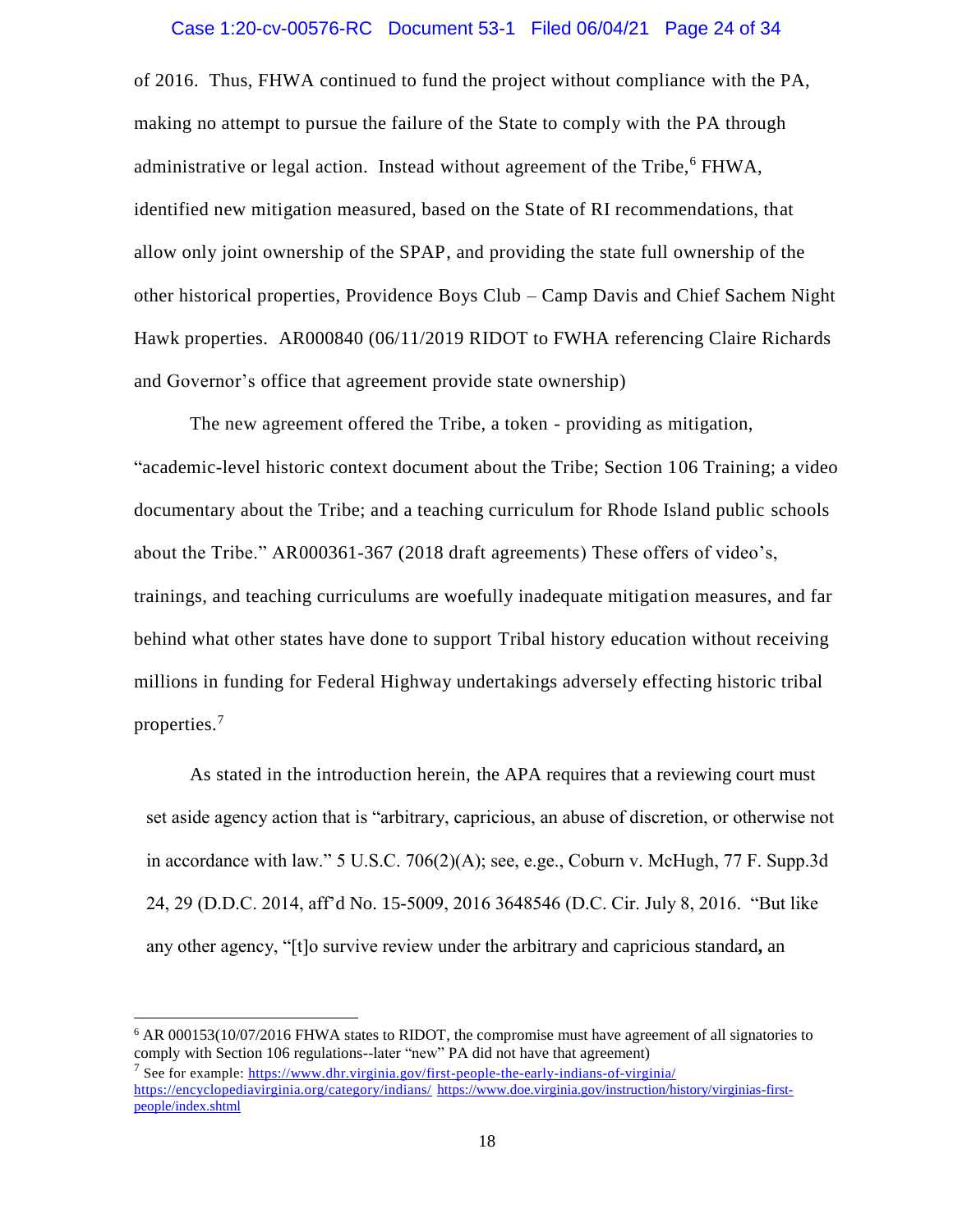#### Case 1:20-cv-00576-RC Document 53-1 Filed 06/04/21 Page 25 of 34

agency must 'examine the relevant data and articulate a satisfactory explanation for its action including a rational connection between the facts found and the choice made.'"*PPl Wallingford Energy LLC v. FERC*, 368 U.S. App. D.C. 97,419 F.3d 1194,1198 (D.C. Cir. 2005) (quoting *Motor Vehicle Mfrs. Ass'n. State Farm Mut. Auto. Ins. Co.*, 463 U.S. 29, 43 (1983)). *See*, *Sierra Club v. Marinella*, 459 F. Supp.2d 76, 99 (D.D.C 2006).

The arbitrary and capricious review of agency action is often called the "reasoned decision-making requirement". The leading case is *State Farm*, the famous airbag case, describing the test as more than an evaluation of the data but requires the agency articulate a rational connection between the facts found and choice made (here termination of a long existing PA). The FHWA did not met that test. The rational connection to the termination of the agreement was only the stubborn position of the state to not transfer the properties with unnecessary requirements for waiver of tribal sovereign rights and demanding the Tribe proclaim in the PA the sovereignty/jurisdiction of the state. AR000146-47(10/03/2016 FHWA was advised that they must show rationale for decision). NEPA's statutory purpose and definitions of historic properties and Indian Tribes, places significance on consultation with Indian tribes and their connection to Tribal historic properties. The FHWA did not attempt to justify why it would not follow the recommendations of the ACPH that recommended the transfer of the properties to the Tribe as the appropriate caretaker of historically and culturally historic tribal properties.

The FHWA instead, reversed its position for purely political reasons, capitulating to the demands of the State by supporting the choice of leaving Tribal historic properties in the State's full ownership. No reason was given why the State should control the historic preservation of the Tribal historic locations. All parties including the RIDOT executed the PA and its later amendments. Reversing its long-standing position supporting the terms of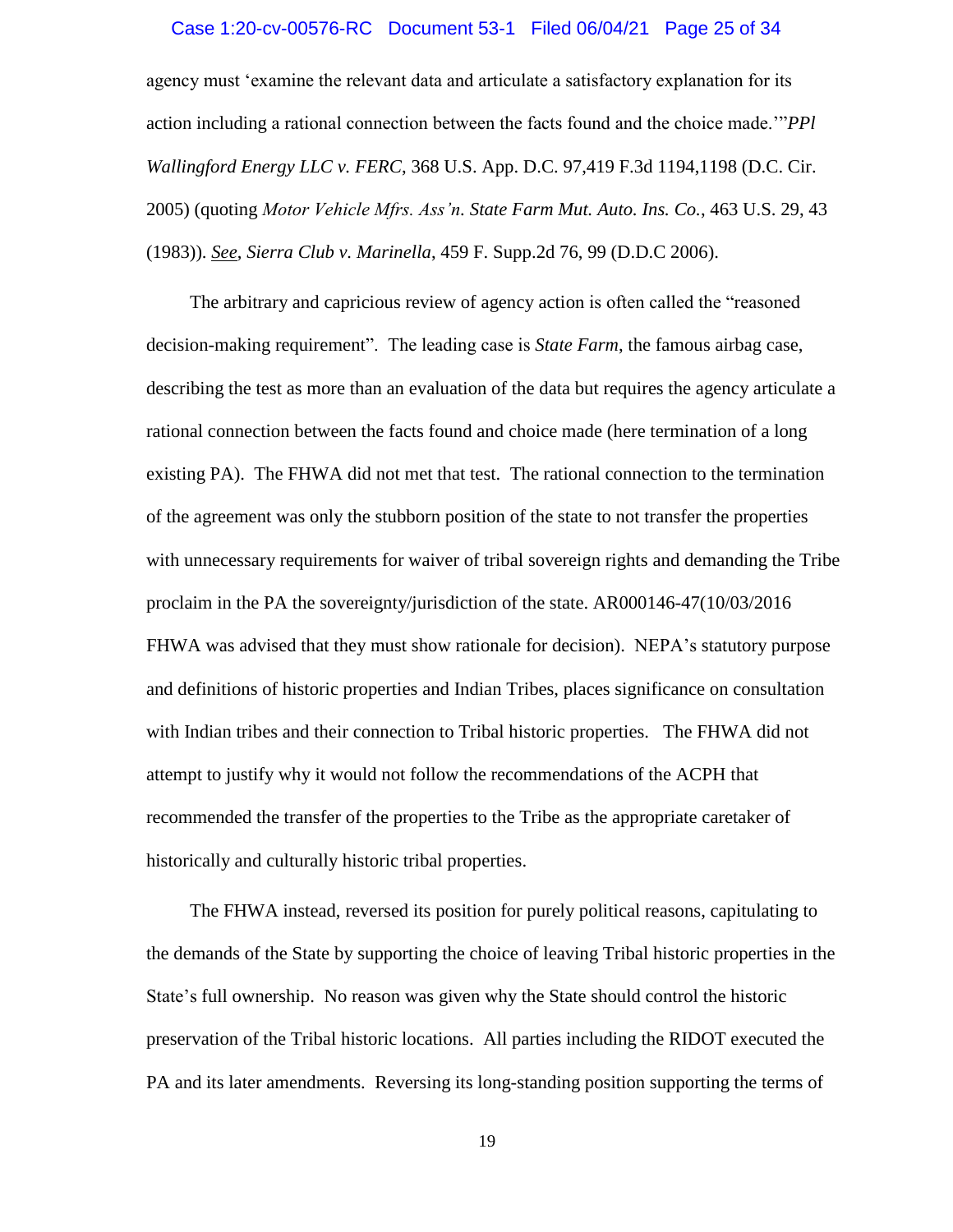#### Case 1:20-cv-00576-RC Document 53-1 Filed 06/04/21 Page 26 of 34

the PA without facts that sufficiently support termination, thus breaching the of trust of a federally recognized Tribe a significant stakeholder, was in violation of the Section 106 process under NHPA, and as such, arbitrary and capricious as a poorly reasoned decision, and a waiver of sovereign immunity under the APA. 5 U.S.C. 706(2)(A).

### **B. The FHWA acted unilaterally in terminating the PA by failing to adhere to comments by the Advisory Council on Historic Preservation (ACHP) the administering agency. And, the decision cannot be ascribed to the product of agency expertise.**

The statutory scheme of NHPA, is unique, in its role advising agencies on all stages of the historic preservation process. As described above, using the NHPA Section 106 process, agencies identify historic properties, assess effects to historic properties, consider alternatives to avoid, minimize, or mitigate any adverse effects, and document their resolution. Agencies are required to facilitate a stakeholder engagement process known as consultation – discussing and considering the views of consulting parties, including State Historic Preservation Officers (SHPOs) and/or Tribal Historic Preservation Officers (THPOs), Indian tribes, Native Hawaiian organizations, and others, while also providing opportunities for public input. The ACHP, an independent federal agency established by the NHPA, oversees the implementation of the Section 106 process, issues its implementing regulations [\(36 CFR Part 800\)](about:blank), and may participate in consultation to resolve adverse effects to historic properties." Quoting the ACHP guidance:

#### [https://www.achp.gov/integrating\\_nepa\\_106.](about:blank)

As recited in this Court's Memorandum Opinion, denying the FHWA motion to dismiss, NHPA requires that any federal agency "having direct or indirect jurisdiction of a proposed Federal or federally assisted undertaking…prior to the approval of the expenditure of any Federal funds on the undertaking…shall take into account the effect of the undertaking on any historic property." 54 U.S.C. § 306108. "Compliance with the procedures established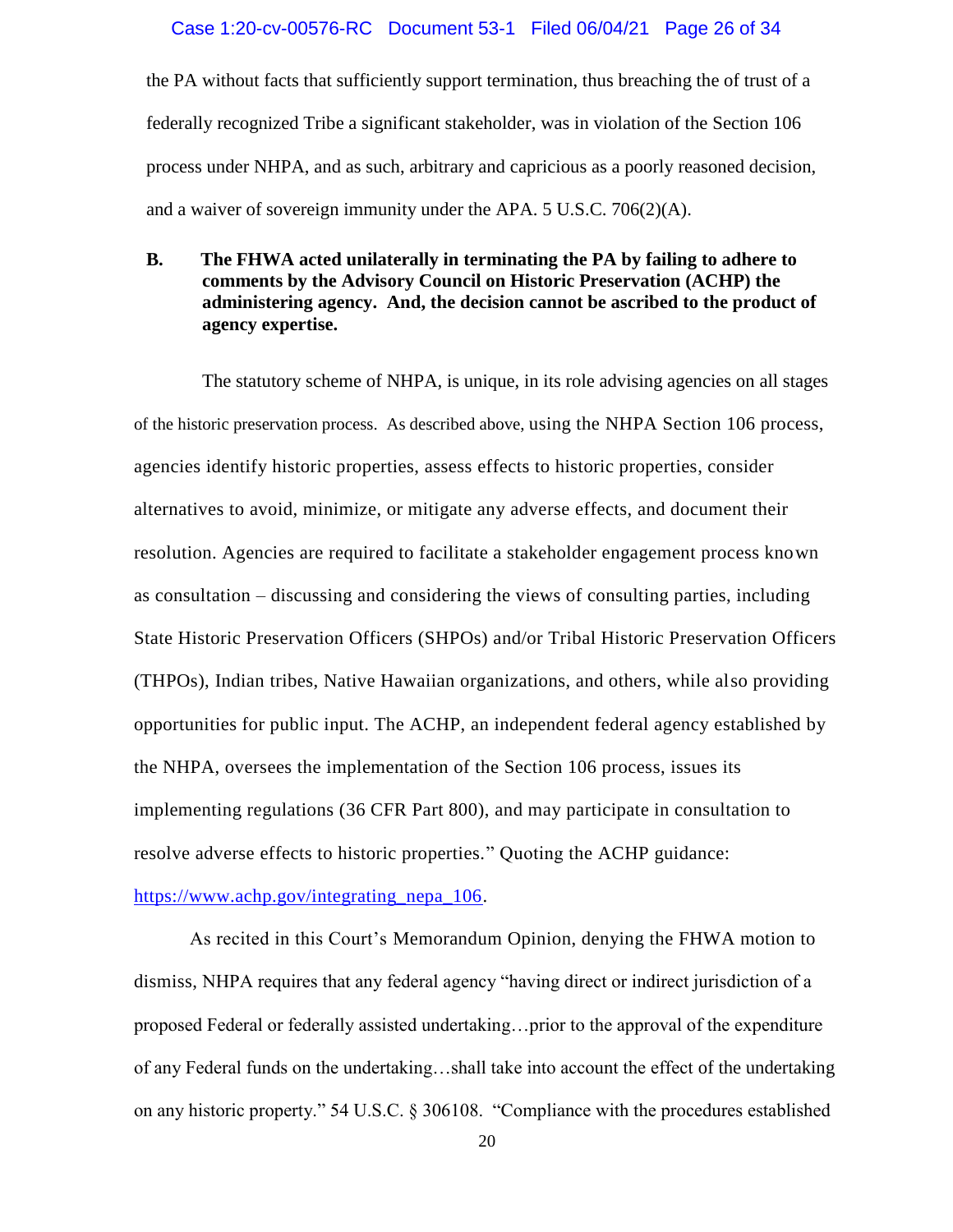#### Case 1:20-cv-00576-RC Document 53-1 Filed 06/04/21 Page 27 of 34

by an approved Programmatic Agreement satisfies the agency's section 106 responsibilities for all individual undertakings…covered by the agreement" *Id.* If the ACHP "determines that the terms of a programmatic agreement are not being carried out, or if such an agreement is terminated, the agency official shall comply with subpart B of this part"…Id, 36 C.F.R. §800.14(b)(2)(v). Memorandum Opinion pages 2-3.

Under the statutory scheme for NHPA the ACPH is the administering agency. In that role, it develops rules, assist in trainings, and issues formal comments. When the FWHA terminated the PA, the ACPH provided formal comments of the termination. In these comments it pointed out that the FHWA should have involved the ACPH earlier in the process and use its expertise to assist with the resolution of the impasse with the State of RI. It advised the FHWA in the future to seek the ACPH advice and assistance on Section 106 situations prior to entering into other mediations on projects. AR000177. The ACPH, as mentioned above, also commented that FHWA, should have anticipated the potential for an impasse with this particular state considering the past history with the Tribe. AR000175. And, the ACPH reinforced that the terms of the PA were appropriate, disagreeing with the State's position. AR000175. In short, ACPH in its comments implied FHWA while involving the ACPA to a degree in the process, it acted unilaterally in its decision terminating the PA, and should have used ACPH expertise in resolving the impasse or before mediating PA disputes with other entities. The comments suggested that the termination could have and should have been avoided. AR000120-121 (10/20/2014 encouraging more consultation with ACPA before terminating) AR000162-164(03/03/2017 recounting history of impasse noting termination will require comments from ACHP) AR000172-177(05/03/2017 the ACHP comments supporting transfer of properties to Tribe).

## **C. The Court should not leniently defer to the FHWA's decision to terminate the PA, because the National Historic Preservation ACT (NHPA) rules are not ambiguous**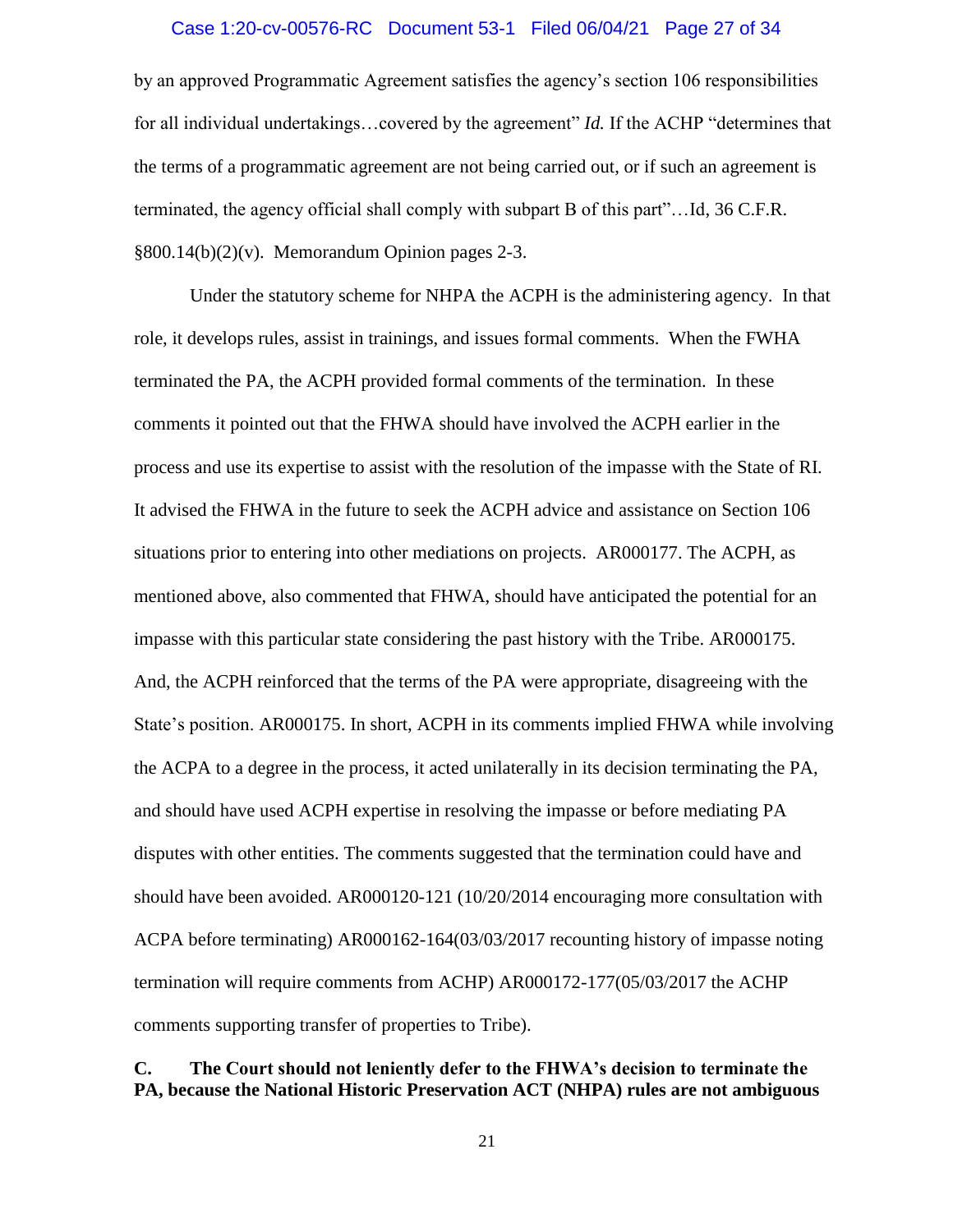#### **and FHWA is not the administering agency of the NHPA**. 8

The ACPH is the agency with the Section 106 process and PA development expertise. FHWA failed to fully utilize that expertise, and as a result, the agency decision to terminate, reversing its decision to transfer the properties to the tribe, failed to properly mitigate the adverse effect on historic properties as required by NEPA. In analyzing agency decisions courts hesitate to substitute its judgement for that of the agency especially in the areas of agency expertise. *State Farm* at 43. However, when reviewing whether an agency decision was reasonably made, agencies are only entitled to difference when interpreting the statues they administer. *Adams Fruit Co. v. Barrett*, 494 U.S. 638, 649 (1990). In this case, NHPA is administered by the ACPH, therefore, FHWA is not entitled to the same deference, or leniency in its decision making as when applying its own rules. As ACPH pointed out, the impasse with the State and the Tribe could have been anticipated by FHWA, and perhaps better addressed if the expertise of the ACPH had been employed earlier and at more crucial stages.

Furthermore, as referenced in this Court's Memorandum Opinion, (ECF doc. 30) NHPA (using the Section 106 process) requires that prior to approval of the expenditure of any Federal funds on the undertaking the agency shall take into account the effect of the undertaking on any historic property. 54 U.S.C. § 306108. The rules implementing the Section 106 process that agencies must follow to address adverse effects on historic properties are not ambiguous. Compliance with the process is required to satisfy the agency's Section 106 obligations. It follows that compliance cannot be left to inconsistent application of the PA by the agency. 36 C.F.R. §800,14(b)(2)(iii).

The FHWA had like all other agencies the obligation to follow the NHPA regulations

 $\overline{\phantom{a}}$ 

<sup>8</sup> Chevron U.S.A. v. Natural Resources Defense Council, 467 U.S. 837 (1984).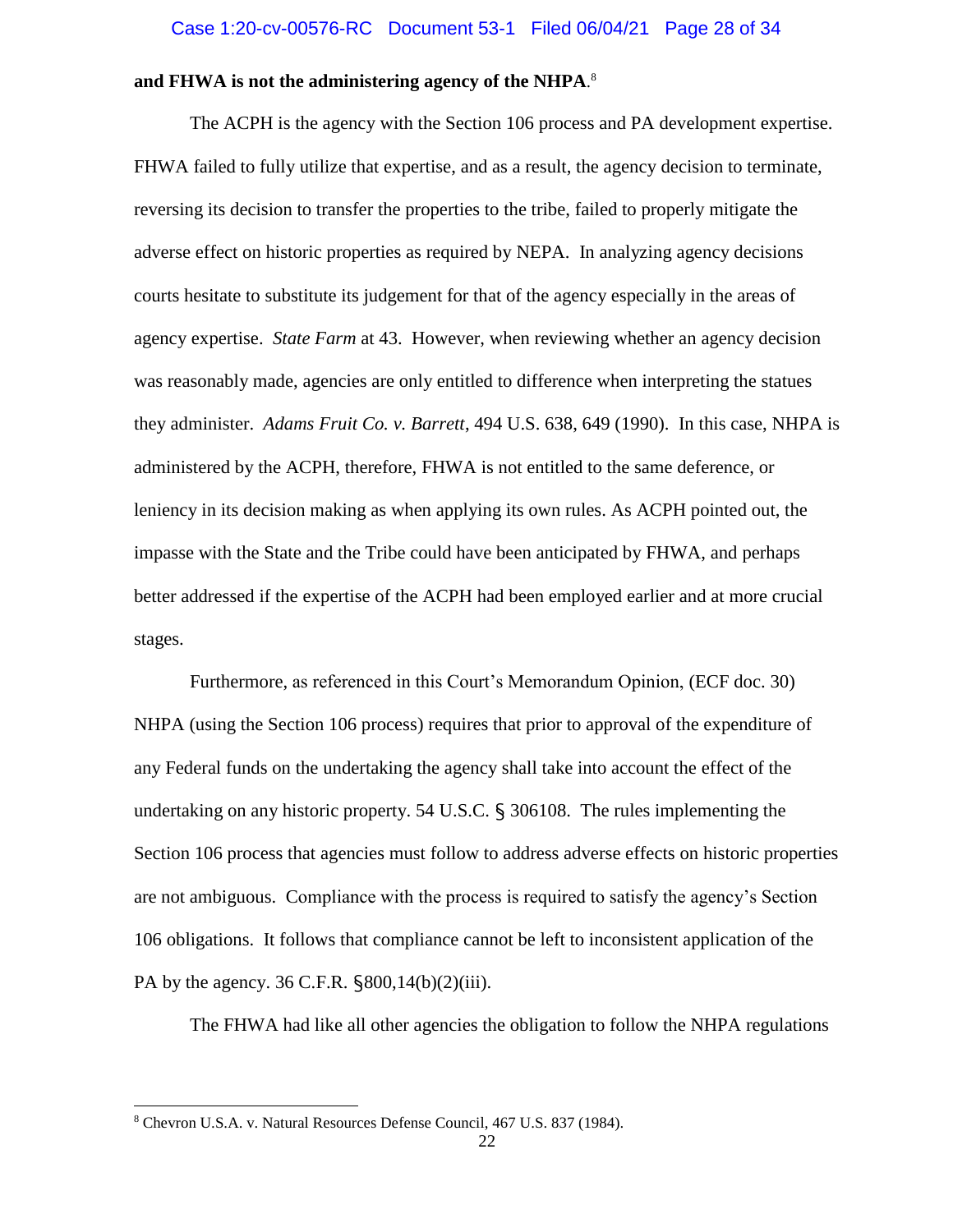#### Case 1:20-cv-00576-RC Document 53-1 Filed 06/04/21 Page 29 of 34

and the Section 106 process. If difficulties arose in the compliance of the PA, the FHWA had access to the expertise of the ACPH and was required to receive their comments if the PA was terminated. 36 C.F.R § 800.7. Unfortunately, despite the effort of the ACPH to guide FHWA, their recommendations were not taken into account or applied to mitigation of adverse impacts of the undertaking. *Nat'l Min. Ass'n v. Fowler*, 324 F.3d 752,755 (D.C.Cir 2003). The consequence for this failure should be a rigorous review of the decision to terminate, and not leniently defer to the Agency decision making. Here the decision to ignore the well-reasoned comments of the ACPH, underscores the arbitrary and poorly reasoned decision by the FHWA to terminate the PA instead of using its funding authority to force the State's compliance.

### **D. Plaintiffs relied on the Section 106 process and assisted the agency with the goal to acquire and transfer properties of historic significance to the Tribe. The FHWA's failure to transfer the properties, without a reasoned decision, undermines the trust in the Section 106 process and national policy of significant public interest.**

The statutory scheme of the NHPA requires a mutual goal by all agencies to strive for Preservation of historic properties. This is a process that takes time, and various levels of archaeological expertise. When historic properties are identified that require the Section 106 process, it is logical that the stakeholders in this case the Tribe, NITHPO, the FWHA, RIDOT and RISHPO, all must make best efforts to follow the goal to preserve historic sites and mitigate adverse effects. Following this significant public interest goal, it is important the process have credibility and not take advantage of a stakeholder's trust. The decision by the FHWA to terminate the PA violated the Plaintiffs trust. The AR establishes that the Plaintiff objected immediately to the State's requirement for changes to the PA that would require they waive sovereign immunity and acknowledge instead the state's sovereignty/jurisdiction. AR00042 (2013 email of John Brown Tribe's Historic Preservation Officer to RIDOT) AR00045-47(2013 email of John Brown to FWHA) AR000178(John Brown to ACHP). The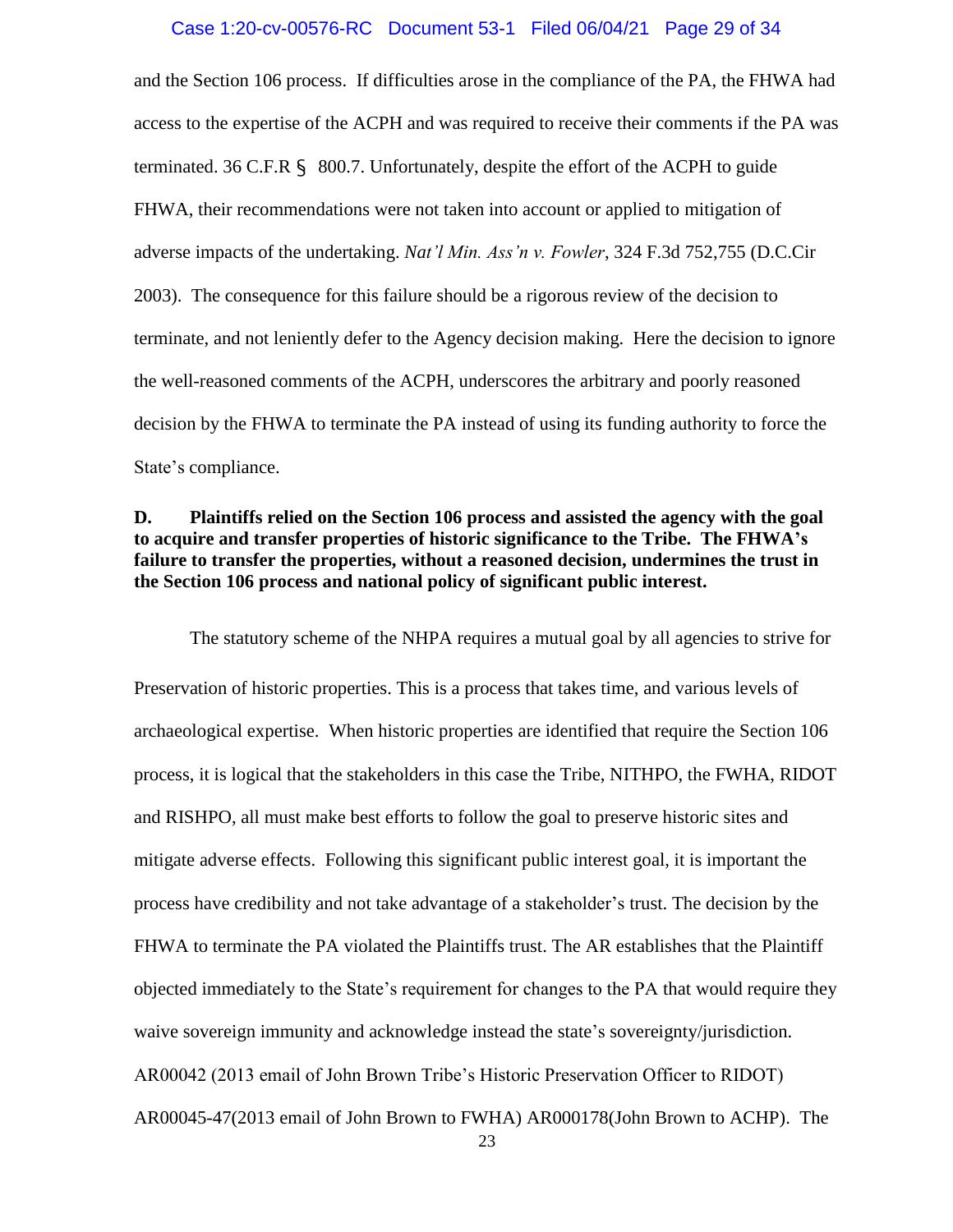#### Case 1:20-cv-00576-RC Document 53-1 Filed 06/04/21 Page 30 of 34

AR reflects that changes to the PA proposed by the RI Defendants came after the agreement was executed and only when it came time to transfer the properties. AR00060-96. The State sought ownership of the properties, even after the Tribe offered versions of the deed covenants that could address the State's concerns. AR000659-663, AR000658 (RIDOT rejecting Tribal offer to provide limited waiver of immunity in Covenants to properties.) This implies the State acted in bad faith in its negotiations on the PA and never intended to Transfer the properties to the Tribe. AR000841(John Brown complaining about fraud for taking monies allocated to tribe and not transferring properties.) AR000882-883(Tribe's attorney referring to documents showing Governor's office objecting for political reasons to PA, attachments not in the AR submitted by Defendant.)

The FHWA relied on the PA and began funding the Viaduct project. AR000278- 303(Report by RIDOT on Viaduct Project, with timelines, and noting PA of 2011 and construction of South bound lanes between 2009-2016). The Plaintiffs relied on the process, by allocated funding from grants and other government awards to go towards the acquisition of the properties. A tribal member who owned one of the properties, agreed to sell the property to the State on the promise the property would be transferred back to the tribe as part of the mitigation process. These facts are in the AR and cannot be denied by the Defendants.

While impasses in negotiations are sometimes blamed on both parties for not finding a compromise, that is not appropriate here. Federally Recognized Indian Tribes have inherent sovereign rights. Sovereign Immunity is one of those rights. It should not be negotiated away without cause. The PA provides that the PA may only be terminated for cause. AR001220. The FHWA never revealed a cause that will overcome a finding that the waiver of sovereign rights was necessary or appropriate. The only cause underlying the decision to terminate was the insistence by the State to insert a political motivated restriction into the PA and limit the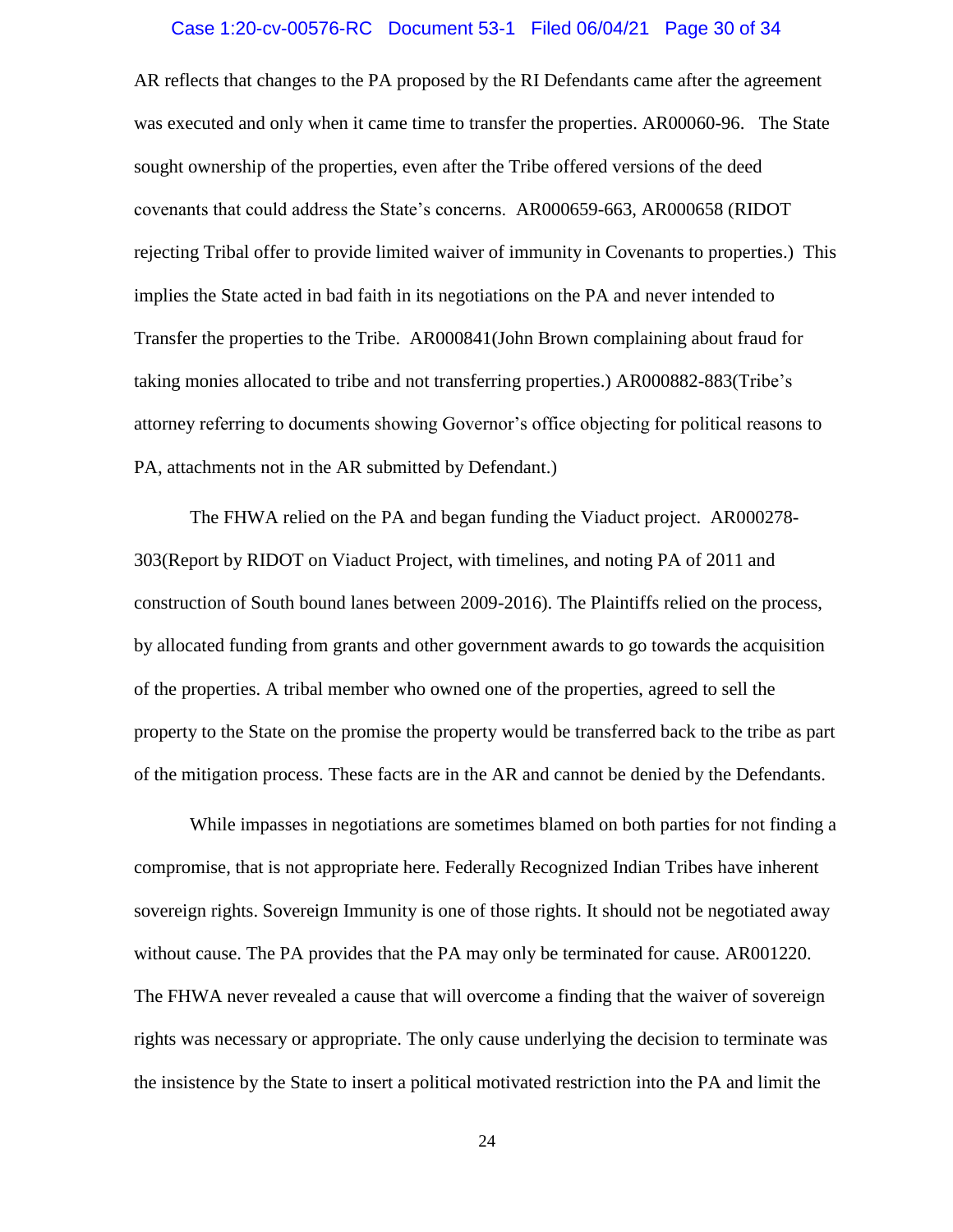#### Case 1:20-cv-00576-RC Document 53-1 Filed 06/04/21 Page 31 of 34

Tribe's Sovereign rights and Treaty rights. That is not cause as contemplated by the PA, rather that is capitulation by the FHWA to the political influence of the State that sought to undermine the Federal Recognition Status of the Plaintiffs. It is discriminatory on its face. And under the standards of APA review, that basis for terminating the PA is the type of poorly reasoned decision making that provides no rational connection between the facts and the choice made. *State Farm*, at 30. And more important interferes with a significant public interest to protect historic properties. AR000765-767(ACPH raising issue of how would covenants be enforced against State if they have sovereign immunity).

Therefore, combining the factors of the reliance by both the FHWA (funding the undertaking) and the Plaintiffs (providing funds for acquisition, and commitments to sell properties to the State) to the mitigation measures negotiated and agreed to, Plaintiffs seek a finding by the Court that FHWA decision to terminate the PA was "arbitrary, capricious, an abuse of discretion, or otherwise not in accordance with the Law." 5 U.S.C.  $\{706(2)(A)\}$ .

### **II. In Conclusion - The Administrative Record supports the finding on Summary Judgment that the FHWA violated Section 106 process by failing to address the adverse effects of the Viaduct Project to historic properties and should be declared in violation NHPA and APA.**

Review of the AR supports that the Plaintiffs are entitled to Summary Judgment for an arbitrary and capricious agency decision making, and the plaintiffs ask this Court to declare the Viaduct Project in violation of the NHPA, APA, and grant a waiver sovereign immunity. Plaintiffs specifically request that the FHWA decision to terminate the PA be set aside, and the agency ordered to comply with the mitigation measures transferring the historic properties to the Plaintiffs per the executed agreement. In addition to ensure compliance the FHWA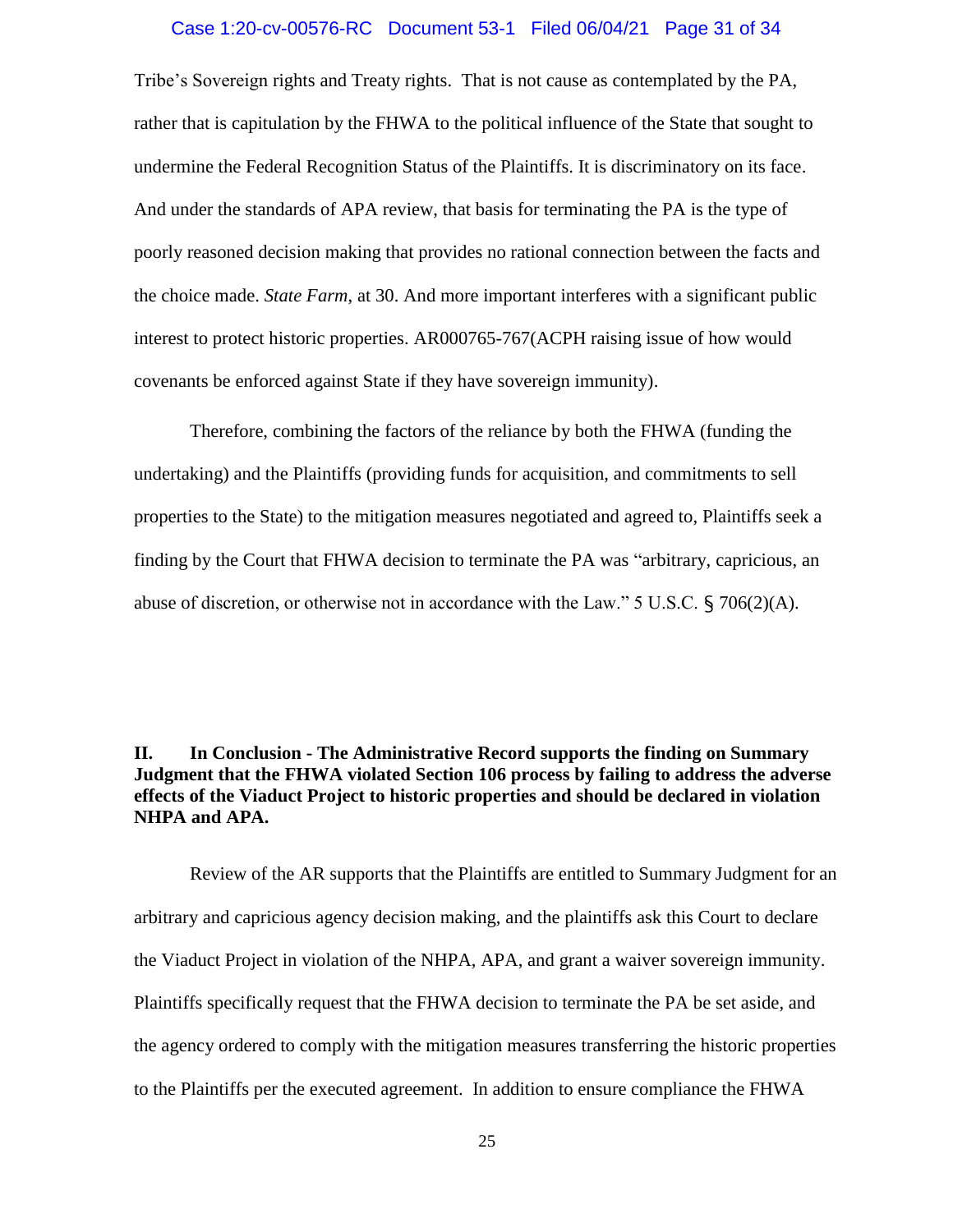#### Case 1:20-cv-00576-RC Document 53-1 Filed 06/04/21 Page 32 of 34

should be enjoined from transferring or facilitating the transfer of the Mitigation Properties Contrary to the PA. *See*, 5 U.S.C. §§ 703, 706(2)(A).

Plaintiffs further seek an award of compensatory damages of 30 million dollars for the destruction to the properties within the Providence Covelands Archaeological District (RI-935), resulting from the agencies violation of NHPA by failing to mitigate the adverse effects on these significant historic properties in compliance with the NHPA Section 106 process. Plaintiffs Complaint 9-10 (filed Mar.29, 2019).

And lastly, the Plaintiffs seek an award of attorney's fees, costs and expenses pursuant to the Equal Access to Justice Act and the NHPA, and such further relief as the Court may deem just and proper. *Id.*

Dated: June 3, 2021 *Respectfully submitted*,

By: */s/Elizabeth T. Walker* ELIZABETH T. WALKER VA Bar #22394 Walker Law LLC 200 N. Washington Street 320621 Alexandria, Virginia 22314 703.838.6284 [liz@liz-walker.com](about:blank) *Counsel for Plaintiffs*